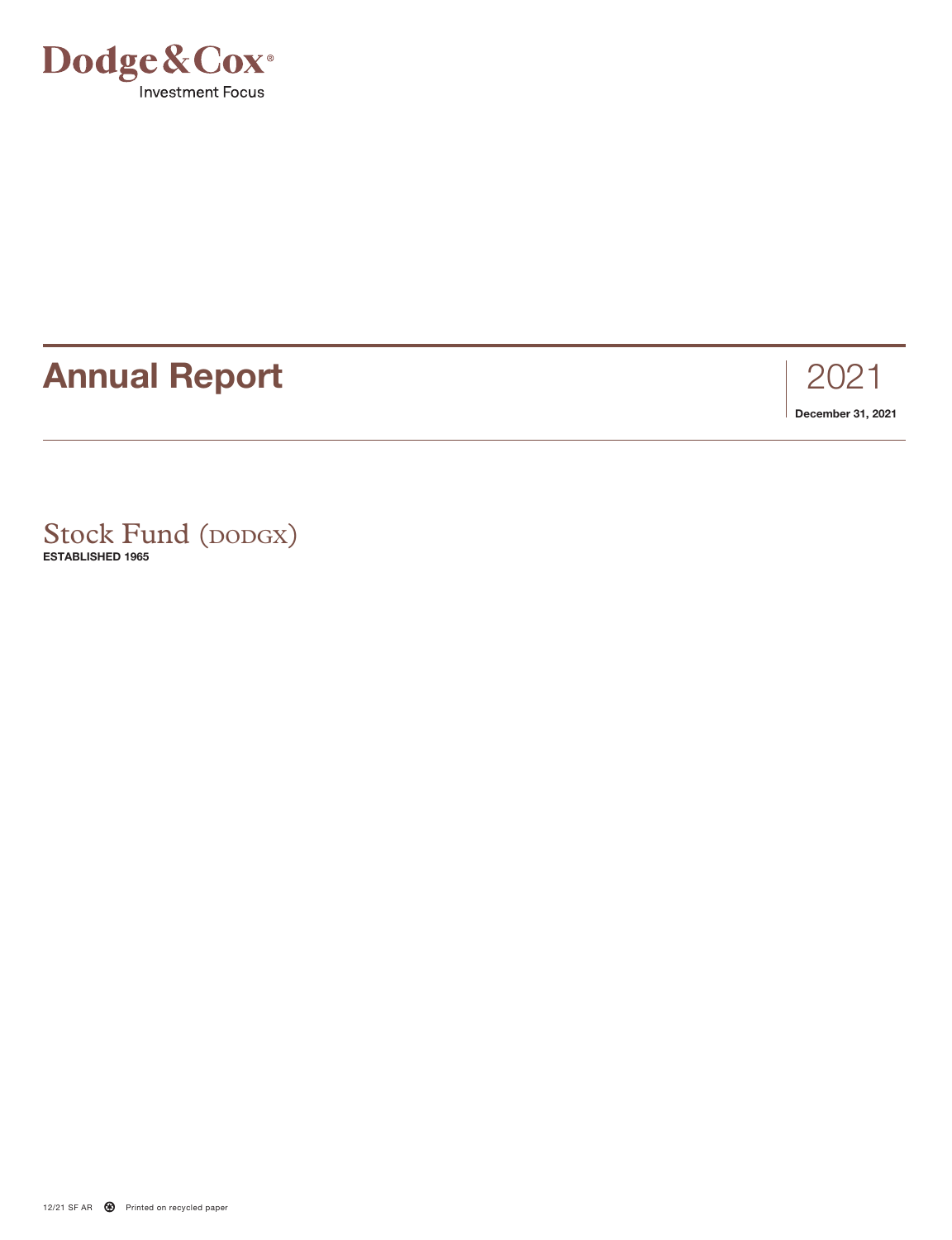## To Our Shareholders (unaudited)

The Dodge & Cox Stock Fund had a total return of 31.7% for the year ended December 31, 2021, compared to a return of 28.7% for the S&P 500 Index and 25.2% for the Russell 1000 Value Index.

### **Market Commentary**

In 2021, the broad-based U.S. equity market posted exceptionally strong results: the S&P 500 was up 29%. However, it was a tale of two halves for the performance of value and growth stocks.<sup>a</sup>

During the first half of the year, U.S. value stocks appreciated significantly and outperformed growth stocks, reflecting investors' expectations for a sustained economic recovery. The successful rollout of COVID-19 vaccines, unprecedented fiscal and monetary stimulus, healthy consumer balance sheets, and tightening labor markets created optimism about U.S. economic growth and helped propel stock market returns. Cyclical sectors of the market that previously lagged (e.g., Energy, Financials, Industrials) outperformed.

In the second half of 2021, however, value stocks underperformed as COVID-19 variants disrupted the economic rebound in the United States. While absolute returns were positive, investors expressed concerns about rising prices and wages, fading fiscal stimulus, and looming monetary tightening by the Federal Reserve. Strong consumer balance sheets and easy access to credit have supported consumer demand, but supply chain bottlenecks and labor market frictions have constrained output and propelled prices higher. Inflation is now at levels last seen in the 1980s, and the Fed has accelerated its plans to raise interest rates in 2022.

#### **Investment Strategy**

In 2021, the Fund's absolute and relative performance was strong. While the U.S. equity market is fully valued in our opinion, the Fund's portfolio trades at a meaningful discount to both the broad-based and value indices (13.3 times forward earnings compared to 22.1 times for the S&P 500 and 16.9 times for the Russell 1000 Value).<sup>b</sup> With the Russell 1000 Growth Index trading at 31.6 times forward earnings, the valuation gap between U.S. value and growth stocks is exceptional, and widened further during the fourth quarter.

As a result of our bottom-up, disciplined decision-making process, the Fund is overweight low-valuation stocks, which we believe are attractive given the currently wide valuation disparities. The portfolio is composed mostly of companies with strong franchises that should benefit from long-term economic growth in our view. In addition, the Fund remains underweight higher-valuation growth stocks, which we believe are more at risk due to lofty expectations for future performance. The portfolio continues to look very different from its benchmarks and maintains high active share: 84% versus both the S&P 500 and Russell 1000 Value.<sup>c</sup>

During 2021, we made gradual portfolio adjustments based on relative valuation changes. Many of the Fund's holdings in the Financials and Energy sectors performed strongly, and and we sold JPMorgan Chase and APA and trimmed American Express, Bank of America, Capital One, and Baker Hughes.<sup>d</sup> Despite these trims, the Fund remains meaningfully overweight Financials and Energy. On December 31, these two sectors comprised 31.5% of the Fund, compared to 13.4% of the S&P 500 and 25.8% of the Russell 1000 Value. The Fund's Financials holdings are inexpensive, well capitalized, and could return meaningful amounts of capital to shareholders in 2022. Higher interest rates could further propel earnings growth. In Energy, oil prices rose 51% in 2021 as demand continued to rebound from pandemic-induced lows and exceeded supply throughout the year. Many energy companies have improved capital allocation by restraining spending on traditional oil and gas projects and returning more capital to shareholders. At current commodity prices, the Fund's energy holdings trade at attractive valuations and generate substantial free cash flow, which can be used for increased returns to shareholders.

While we reduced our exposure to Financials and Energy throughout the year, we added substantially to the Fund's holdings in the Health Care and Communication Services sectors. We selectively increased the Fund's exposure to businesses with attractive valuations and durable franchises.

#### Health Care

Our largest additions to the portfolio in 2021 were in Health Care. Pharmaceuticals broadly underperformed, along with other more defensive sectors of the market. In addition, stock prices were negatively impacted by concerns about potential U.S. drug pricing legislation and lower current and future growth expectations from lower diagnoses and treatment rates for non-COVID-19 conditions.

Based on our value-oriented approach and analysis of the fundamentals, we added to the Fund's positions in Gilead Sciences, GlaxoSmithKline, Incyte, Novartis, Roche Holding, and Sanofi, among others. These companies have leading franchises, low relative valuations, and innovation-driven opportunities. In addition, we also initiated two new positions in the sector: Elanco Animal Health and Regeneron Pharmaceuticals. In Biotechnology, we added most to Gilead Sciences, and the largest new position in the sector was Elanco Animal Health.

#### Gilead Sciences

Gilead (1.9% position) is a biopharmaceutical company that develops and commercializes antiviral drugs for HIV, hepatitis B, hepatitis C, and influenza. While Gilead has a stable legacy HIV franchise, the company has struggled to build a pipeline capable of delivering the next set of products to drive its long-term growth. The HIV business will face pressure in the mid-2020s as patents expire. Since becoming Chairman and CEO in March 2019, Dan O'Day has made significant changes to the management team, and the company has invested aggressively to find products capable of generating growth outside of the legacy business. In September 2020, Gilead announced its acquisition of Immunomedics for \$21 billion. Immunomedics' most commercially promising asset is Trodelvy, a differentiated oncology drug that management hopes will become the cornerstone of Gilead's oncology franchise. At only nine times earnings, Gilead increases the Fund's exposure to innovation at an attractive price.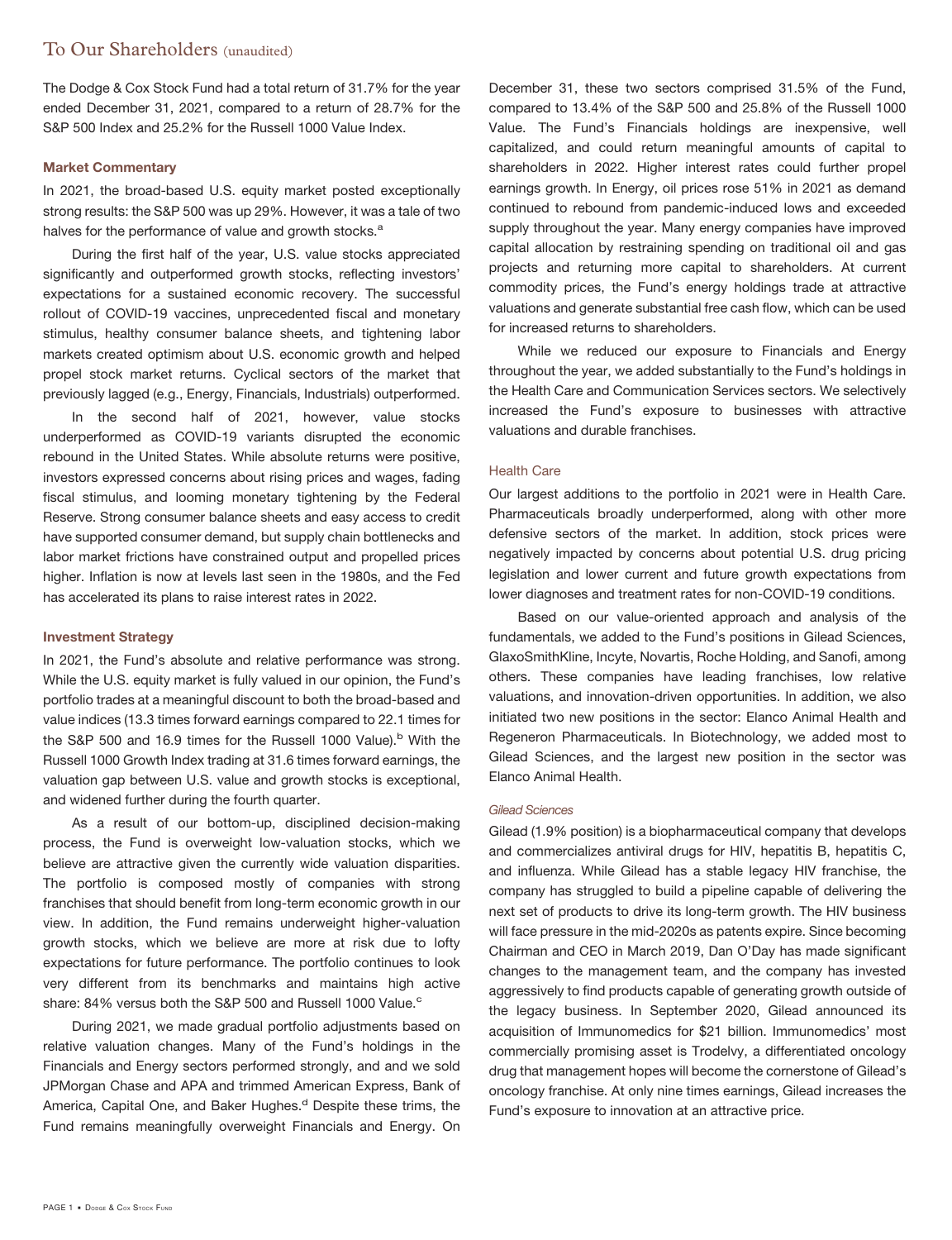#### Elanco Animal Health

Elanco is one of the four largest players in the highly attractive Animal Pharmaceuticals industry. As a result of its acquisition of Bayer's Animal Health division in August 2020, Elanco now has an enhanced portfolio with a balanced global revenue base and a stronger focus on the more profitable Companion Animal business. The company's scale in its sales and marketing functions is a competitive strength. In addition, we believe Elanco's research and development (R&D) results will improve, as Elanco's R&D budget is now comparable with industry leader Zoetis, after languishing at lower levels for many years. On December 31, Elanco was a 0.5% position in the Fund.

## Communications Services

In Communication Services, the Fund's holdings have demonstrated strong cash flow generation, high recurring revenues, and pricing power. In addition, their customers have utility-like demand for broadband services. Comcast and Charter Communications exemplify these attributes, and we added meaningfully to both holdings during the year.

## **Comcast**

Comcast is the largest cable operator in the United States, has over 31 million internet subscribers, and is one of the leading U.S. media companies through its subsidiary, NBCUniversal. In the fourth quarter of 2021, Comcast underperformed after it reported a decline in new cable subscriber growth and increased competitive concerns about fiber and fixed wireless broadband. Despite these risks, we believe Comcast remains an attractive investment. Comcast owns a valuable portfolio of media intellectual property within NBCUniversal, and the company's cable and theme park businesses have stable long-term growth prospects. Comcast continues to execute its streaming strategy, and Peacock—the company's ad-based video on demand streaming product—continues to grow at a healthy pace. CEO Brian Roberts owns significant equity, and the company is focused on providing value to long-term shareholders through share buybacks and a 2.0% dividend yield. Trading at 14 times forward earnings, Comcast was a 2.5% position in the Fund at year end.

## Charter Communcations

Charter (2.1% position) is the second-largest cable operator in the United States and has more than 27 million internet subscribers. Similar to Comcast, Charter also underperformed the market in the fourth quarter. We added to Charter based on its reasonable valuation and ability to generate cash flow, which has provided significant value to shareholders over the years via share repurchases. Over the last five years, Charter has returned over \$35 billion of capital to shareholders via share buybacks, and we believe substantial capital return will continue. Cable is a business with significant barriers to entry, healthy free cash flow generation, reasonable long-term growth prospects, and consistent pricing power.

### **In Closing**

We continue to be optimistic about the long-term outlook for the Fund. While value stocks performed well in 2021, value has been out of favor for over a decade and large valuation disparities remain. In the coming years, we believe the portfolio would benefit from higher interest rates and accelerating economic growth. The Fund is diversified and well balanced across a range of sectors and investment themes.

We believe patience, persistence, and a long-term investment horizon are essential to investment success. We encourage our shareholders to take a similar view.

Thank you for your continued confidence in our firm. As always, we welcome your comments and questions.

For the Board of Trustees,

Charles F. Pohl, Chairman

February 1, 2022

Dana M. Emery, President

- $(a)$  Generally, stocks that have lower valuations are considered "value" stocks, while those with higher valuations are considered "growth" stocks.
- (b) Unless otherwise specified, all weightings and characteristics are as of December 31, 2021.
- $<sup>(c)</sup>$  Active share is a measure of how much an investment portfolio differs from its</sup> benchmark index, based on a scale of 0% (complete overlap with the index) to 100% (no overlap). Overlap for each security in the Fund is thelower of either its percentage weight in the Fund or its percentage weight in the index. Active share is calculated as 100% minus the sum of the overlapping security weights.
- $<sup>(d)</sup>$  The use of specific examples does not imply that they are more or less attractive</sup> investments than the portfolio's other holdings.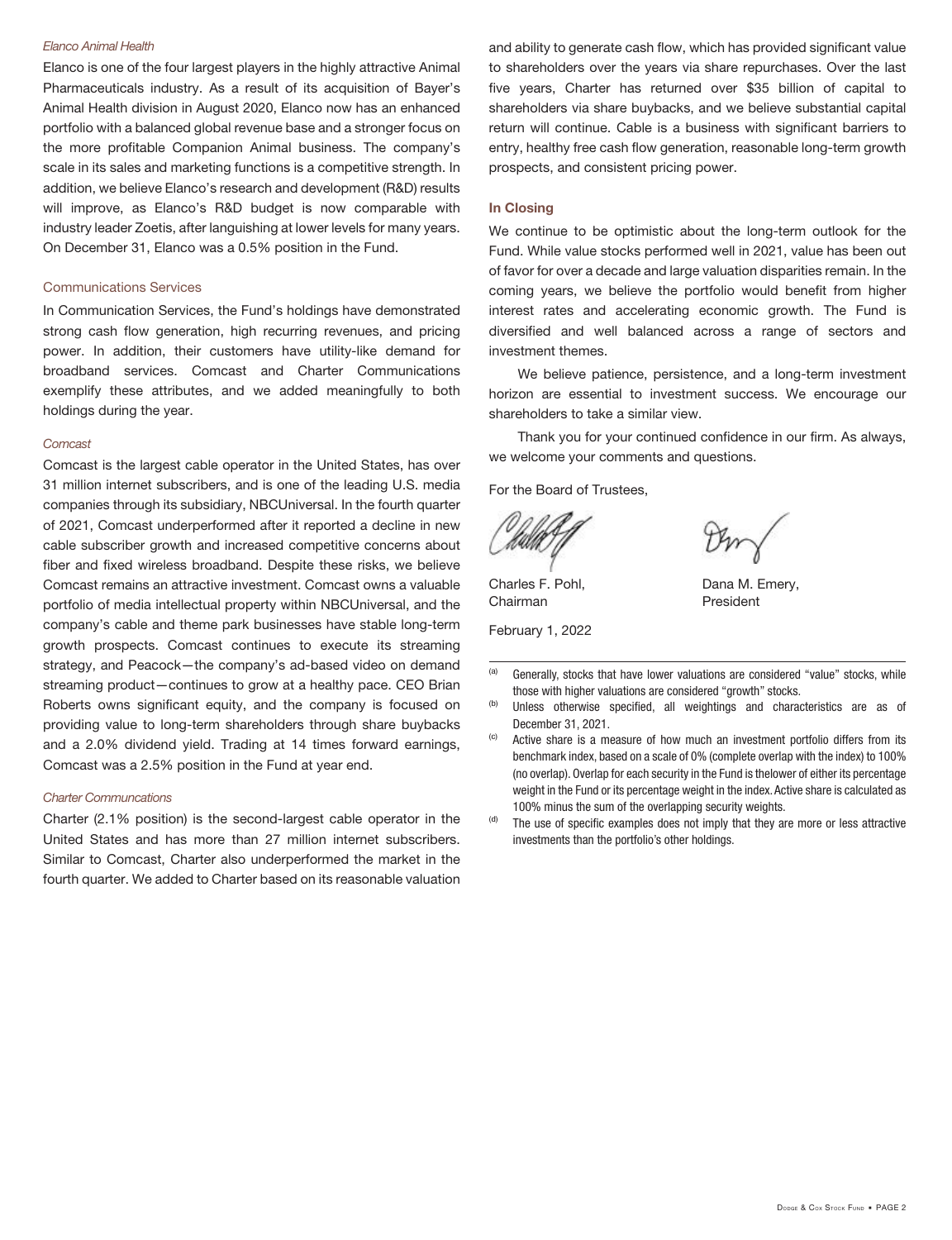## 2021 Performance Review (unaudited)

The Fund outperformed the S&P 500 by 3.0 percentage points in 2021.

## **Key Contributors to Relative Results versus the S&P 500**

- In Financials, the Fund's overweight position and holdings (up 48% versus up 35% for the S&P 500 sector) contributed significantly to results. Top performers included Wells Fargo, Capital One Financial, Charles Schwab, and Bank of America.
- **The Fund's higher weighting in Energy added to results.** Occidental Petroleum performed well.
- **Stock selection in the Industrials sector was positive (holdings** up 33% versus up 21% for the S&P 500 sector). Johnson Controls International was particularly strong.

#### **Key Detractors from Relative Results versus the S&P 500**

- In Health Care, the Fund's holdings (up 15% versus up 26% for the S&P 500 sector) and higher weighting detracted. Sanofi, Novartis, and Cigna lagged.
- **In Communication Services, the Fund's overweight position** and holdings (up 19% versus up 22% for the S&P 500 sector) hurt performance. Comcast and Charter Communications lagged.

The Fund outperformed the Russell 1000 Value (R1000V) by 6.5 percentage points in 2021.

## **Key Contributors to Relative Results versus the R1000V**

- **In Financials, the Fund's overweight position and holdings (up** 48% versus up 36% for the R1000V sector) contributed significantly to results. Top performers included Capital One Financial, Wells Fargo, and Charles Schwab.
- **The Fund's holdings in Information Technology (up 36%** versus up 17% for the R1000V sector), combined with a higher weighting, had a positive impact. HP Inc., Dell Technologies, and Microsoft performed well.
- **Beturns from holdings in Communication Services (up 19%** versus up 1% for R1000V sector), combined with a higher weighting in the sector, benefited results. Alphabet was strong.

## **Key Detractors from Relative Results versus the R1000V**

- **In Health Care, the Fund's overweight position and holdings** (up 15% versus up 24% for the R1000V sector) detracted. Novartis and Sanofi lagged.
- Returns from holdings in the Consumer Discretionary sector (up 2% versus up 27% for the R1000V sector) hurt results.

## Key Characteristics of Dodge & Cox

#### **Independent Organization**

Dodge & Cox is one of the largest privately owned investment managers in the world.We remain committed to independence, with a goal of providing the highest quality investment management service to our existing clients.

## **Over 90 Years of Investment Experience**

Dodge & Cox was founded in 1930. We have a stable and wellqualified team of investment professionals, most of whom have spent their entire careers at Dodge & Cox.

#### **Experienced Investment Team**

The U.S. Equity Investment Committee, which is the decision- making body for the Stock Fund, is an nine-member committee with an average tenure at Dodge & Cox of 23 years.

## **One Business with a Single Decision-Making Office**

Dodge & Cox manages equity (domestic, international, and global), fixed income (domestic and global), and balanced investments, all from one office in San Francisco.

## **Consistent Investment Approach**

Our team decision-making process involves thorough, bottom- up fundamental analysis of each investment.

## **Long-Term Focus and Low Expenses**

We invest with a three- to five-year investment horizon, which has historically resulted in low turnover relative to our peers. We manage Funds that maintain low expense ratios.

**Risks: The Fund is subject tomarket risk,meaning holdings in the Fund may decline in value for extended periods due to the financial prospects of individual companies, or due to general market and economic conditions. Please read the prospectus and summary prospectus for specific details regarding the Fund's risk profile.**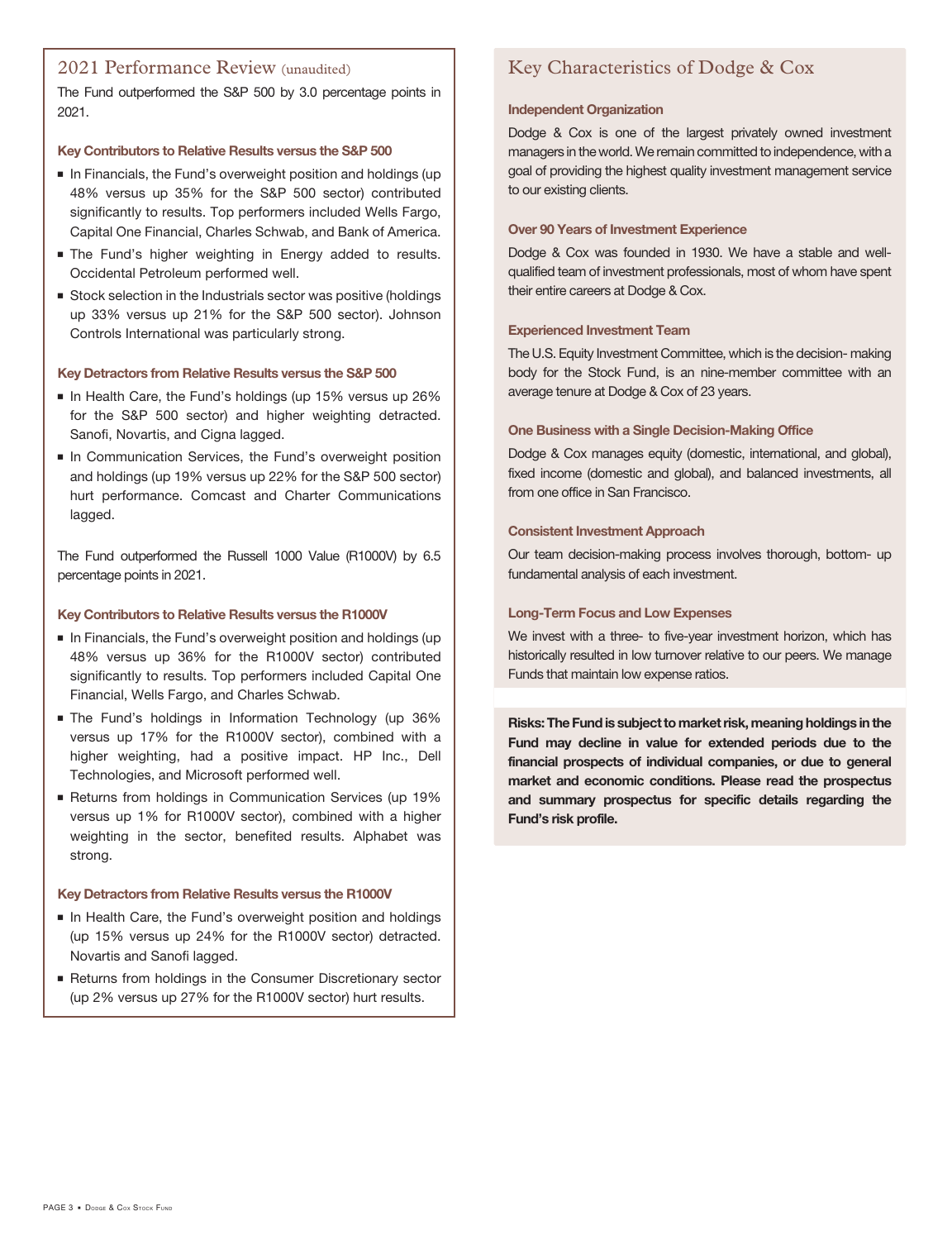Growth of \$10,000 Over 10Years (unaudited) For An Investment Made On December 31, 2011



#### **Average Annual Total Return**

For Periods Ended December 31, 2021

|                          | 1 Year | 5 Years | <b>10 Years</b> | 20 Years |
|--------------------------|--------|---------|-----------------|----------|
| Dodge & Cox Stock Fund   | 31.68% | 14.14%  | 15.56%          | 9.64%    |
| S&P 500 Index            | 28.71  | 18.47   | 16.55           | 9.52     |
| Russell 1000 Value Index | 25.16  | 11.16   | 12.97           | 8.34     |

**Returns represent past performance and do not guarantee future results. Investment return and share price will fluctuate with market conditions, and investors may have a gain or loss when shares are sold. Fund performance changes over time and currently may be significantly lower than stated. Performance is updated and published monthly. Visit the Fund's website at dodgeandcox.com or call 800-621-3979 for current performance figures.**

The Fund's total returns include the reinvestment of dividend and capital gain distributions, but have not been adjusted for any income taxes payable by shareholders on these distributions or on Fund share redemptions. Index returns include dividends but, unlike Fund returns, do not reflect fees or expenses. The S&P 500 Index is a market capitalization-weighted index of 500 large capitalization stocks commonly used to represent the U.S. equity market. The Russell 1000® Value Index is composed of those Russell 1000® companies with lower price-to-book ratios and lower forecasted growth values.

S&P 500<sup>®</sup> is a trademark of S&P Global Inc. Russell 1000<sup>®</sup> is a trademark of the London Stock Exchange Group plc.

## Fund Expense Example (unaudited)

As a Fund shareholder, you incur ongoing Fund costs, including management fees and other Fund expenses. All mutual funds have ongoing costs, sometimes referred to as operating expenses. The following example shows ongoing costs of investing in the Fund and can help you understand these costs and compare them with those of other mutual funds. The example assumes a \$1,000 investment held for the six months indicated.

#### Actual Expenses

The first line of the table below provides information about actual account values and expenses based on the Fund's actual returns. You may use the information in this line, together with your account balance, to estimate the expenses that you paid over the period. Simply divide your account value by \$1,000 (for example, an \$8,600 account value divided by \$1,000 = 8.6), then multiply the result by the number in the first line under the heading "Expenses Paid During Period" to estimate the expenses you paid on your account during this period.

## Hypothetical Example for Comparison with Other Mutual Funds

Information on the second line of the table can help you compare ongoing costs of investing in the Fund with those of other mutual funds. This information may not be used to estimate the actual ending account balance or expenses you paid during the period. The hypothetical "Ending Account Value" is based on the actual expense ratio of the Fund and an assumed 5% annual rate of return before expenses (not the Fund's actual return). The amount under the heading "Expenses Paid During Period" shows the hypothetical expenses your account would have incurred under this scenario. You can compare this figure with the 5% hypothetical examples that appear in shareholder reports of other mutual funds.

| <b>Six Months Ended</b><br>December 31, 2021 | <b>Beginning Account Value</b><br>7/1/2021 | <b>Ending Account Value</b><br>12/31/2021 | <b>Expenses Paid</b><br><b>During Period*</b> |
|----------------------------------------------|--------------------------------------------|-------------------------------------------|-----------------------------------------------|
| Based on Actual Fund Return                  | \$1,000.00                                 | \$1,044.60                                | \$2.68                                        |
| Based on Hypothetical 5% Yearly Return       | 1.000.00                                   | 1.022.58                                  | 2.65                                          |

Expenses are equal to the Fund's annualized expense ratio of 0.52%, multiplied by the average account value over the period, multiplied by 184/365 (to reflect the one-half year period).

The expenses shown in the table highlight ongoing costs only and do not reflect any transactional fees or account maintenance fees. Though other mutual funds may charge such fees, please note that the Fund does not charge transaction fees (e.g., redemption fees, sales loads) or universal account maintenance fees (e.g., small account fees).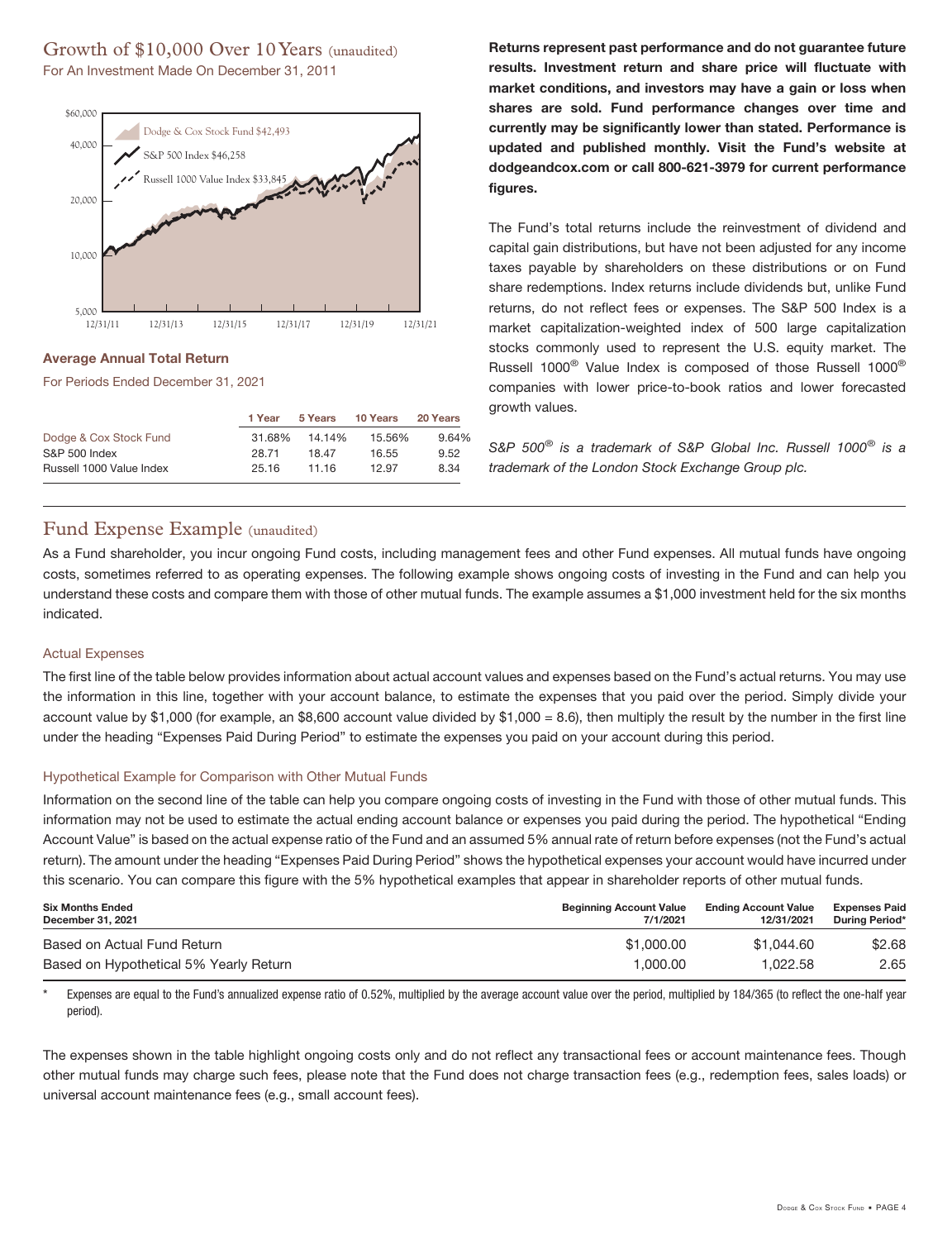## Portfolio Information (unaudited) December 31, 2021

| Sector Diversification (%)    | % of Net Assets |
|-------------------------------|-----------------|
| <b>Financials</b>             | 24.6            |
| <b>Health Care</b>            | 20.1            |
| Information Technology        | 19.7            |
| <b>Communication Services</b> | 13.9            |
| Industrials                   | 8.8             |
| Energy                        | 6.9             |
| <b>Consumer Discretionary</b> | 2.5             |
| <b>Consumer Staples</b>       | 1.5             |
| Materials                     | 0.9             |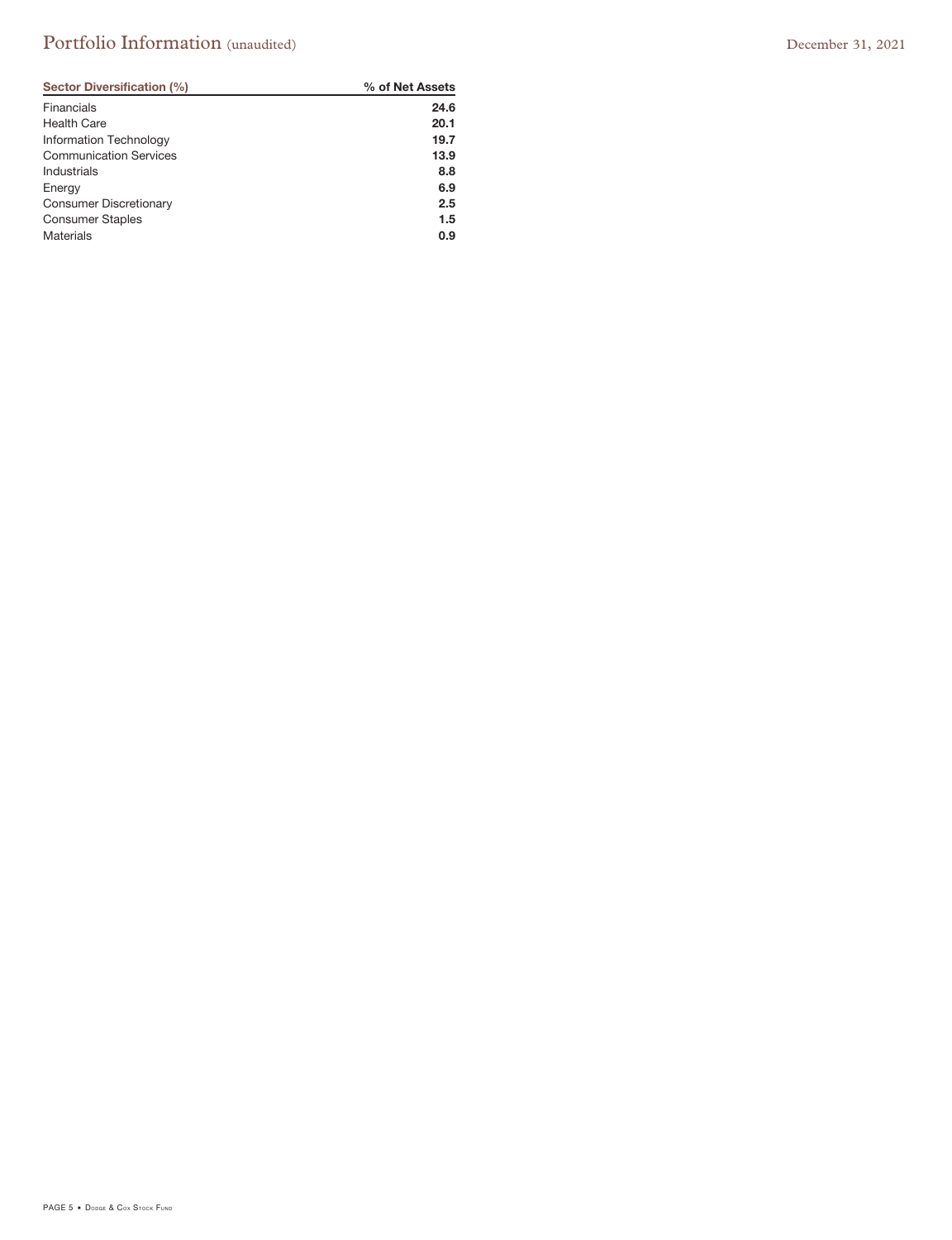## Portfolio of Investments December 31, 2021

## **Common Stocks: 98.9%**

|                                                               | <b>Shares</b>            | Value             |
|---------------------------------------------------------------|--------------------------|-------------------|
| <b>Communication Services: 13.9%</b>                          |                          |                   |
| Media & Entertainment: 12.6%                                  |                          |                   |
| Alphabet, Inc., Class A <sup>(a)</sup>                        | 63,300                   | \$<br>183,382,632 |
| Alphabet, Inc., Class C <sup>(a)</sup>                        | 1,261,953                | 3,651,574,581     |
| Charter Communications, Inc.,                                 |                          |                   |
| Class $A^{(a)}$                                               | 3,110,086                | 2,027,682,770     |
| Comcast Corp., Class A                                        | 48,867,294               | 2,459,490,907     |
| DISH Network Corp., Class A <sup>(a)</sup>                    | 25,123,037               | 814,991,320       |
| Fox Corp., Class A                                            | 30,225,575               | 1,115,323,718     |
| Fox Corp., Class B                                            | 8,488,433                | 290,898,599       |
| Meta Platforms, Inc., Class A <sup>(a)</sup>                  | 4,427,300                | 1,489,122,355     |
| News Corp., Class A                                           | 7,684,190                | 171,434,279       |
|                                                               |                          | 12,203,901,161    |
|                                                               |                          |                   |
| <b>Telecommunication Services: 1.3%</b>                       |                          |                   |
| T-Mobile U.S., Inc. <sup>(a)</sup>                            | 10,318,537               | 1,196,743,921     |
|                                                               |                          | 13,400,645,082    |
| <b>Consumer Discretionary: 2.5%</b>                           |                          |                   |
| Automobiles & Components: 0.9%                                |                          |                   |
| Honda Motor Co., Ltd. ADR (Japan)                             | 30,717,039               | 873,899,760       |
|                                                               |                          |                   |
| Consumer Services: 1.0%                                       |                          |                   |
| Booking Holdings, Inc. <sup>(a)</sup>                         | 417,180                  | 1,000,910,771     |
|                                                               |                          |                   |
| Retailing: 0.6%                                               |                          |                   |
|                                                               |                          | 252,247,906       |
| Qurate Retail, Inc., Series A <sup>(b)</sup><br>The Gap, Inc. | 33,190,514<br>17,582,600 |                   |
|                                                               |                          | 310,332,890       |
|                                                               |                          | 562,580,796       |
|                                                               |                          | 2,437,391,327     |
| <b>Consumer Staples: 1.5%</b>                                 |                          |                   |
| Food, Beverage & Tobacco: 1.5%                                |                          |                   |
| Anheuser-Busch InBev SA NV ADR                                |                          |                   |
| (Belgium)                                                     | 10,628,848               | 643,576,746       |
| Molson Coors Beverage Company,                                |                          |                   |
| Class $B^{(b)}$                                               | 18,164,725               | 841,935,004       |
|                                                               |                          | 1,485,511,750     |
| Energy: 6.9%                                                  |                          |                   |
| Baker Hughes Co., Class A                                     | 30,766,950               | 740,252,817       |
| ConocoPhillips                                                | 14,316,858               | 1,033,390,810     |
| Halliburton Co.                                               | 6,548,867                | 149,772,588       |
| Hess Corp.                                                    | 6,588,763                | 487,766,125       |
| Occidental Petroleum Corp. <sup>(b)</sup>                     | 68,378,526               | 1,982,293,469     |
| Occidental Petroleum Corp.,                                   |                          |                   |
| Warrant <sup>(a)(b)</sup>                                     | 9,394,990                | 118,470,824       |
| Schlumberger, Ltd.                                            |                          |                   |
| (Curacao/United States)                                       | 30,627,445               | 917,291,978       |
| The Williams Companies, Inc.                                  | 48,998,900               | 1,275,931,356     |
|                                                               |                          | 6,705,169,967     |
| Financials: 24.6%                                             |                          |                   |
| Banks: 7.0%                                                   |                          |                   |
| Bank of America Corp.                                         | 45,386,900               | 2,019,263,181     |
| Truist Financial Corp.                                        | 10,781,444               | 631,253,547       |
| Wells Fargo & Co.                                             | 85,925,641               | 4,122,712,255     |
|                                                               |                          |                   |
|                                                               |                          | 6,773,228,983     |
| Diversified Financials: 14.1%                                 |                          |                   |
| American Express Co.                                          | 5,775,700                | 944,904,520       |
| Bank of New York Mellon Corp.                                 | 37,413,424               | 2,172,971,666     |
| Capital One Financial Corp. <sup>(b)</sup>                    | 21,336,613               | 3,095,729,180     |
| Charles Schwab Corp.                                          | 48,399,300               | 4,070,381,130     |
| Goldman Sachs Group, Inc.                                     | 4,912,600                | 1,879,315,130     |
| State Street Corp.                                            | 15,566,600               | 1,447,693,800     |
|                                                               |                          | 13,610,995,426    |
|                                                               |                          |                   |

|                                                       | Shares     | Value             |
|-------------------------------------------------------|------------|-------------------|
| Insurance: 3.5%                                       |            |                   |
| Aegon NV, NY Shs (Netherlands)                        | 84,451,742 | \$<br>417,191,605 |
| Brighthouse Financial, Inc. (a)(b)                    | 6,648,863  | 344,411,103       |
| Lincoln National Corp.                                | 2,745,880  | 187,433,769       |
| MetLife, Inc.                                         | 39,803,442 | 2,487,317,091     |
|                                                       |            | 3,436,353,568     |
|                                                       |            | 23,820,577,977    |
| Health Care: 20.1%                                    |            |                   |
| Health Care Equipment & Services: 5.3%                |            |                   |
| Cigna Corp.                                           | 11,051,672 | 2,537,795,441     |
| CVS Health Corp.                                      | 9,305,400  | 959,945,064       |
| Medtronic PLC (Ireland/United States)                 | 3,051,000  | 315,625,950       |
| UnitedHealth Group, Inc.                              | 2,582,860  | 1,296,957,321     |
|                                                       |            | 5,110,323,776     |
|                                                       |            |                   |
| Pharmaceuticals, Biotechnology & Life Sciences: 14.8% |            |                   |
| Alnylam Pharmaceuticals, Inc. <sup>(a)</sup>          | 3,249,177  | 550,995,436       |
| BioMarin Pharmaceutical, Inc. <sup>(a)</sup>          | 8,986,725  | 793,977,154       |
| Bristol-Myers Squibb Co.                              | 17,517,339 | 1,092,206,086     |
| Elanco Animal Health, Inc. <sup>(a)</sup>             | 15,347,600 | 435,564,888       |
| Gilead Sciences, Inc.                                 | 25,138,812 | 1,825,329,139     |
| GlaxoSmithKline PLC ADR (United                       |            |                   |
| Kingdom)                                              | 59,228,772 | 2,611,988,845     |
| Incyte Corp. <sup>(a)</sup>                           | 9,830,300  | 721,544,020       |
| Novartis AG ADR (Switzerland)                         | 19,357,100 | 1,693,165,537     |
| Regeneron Pharmaceuticals, Inc. <sup>(a)</sup>        | 108,609    | 68,588,756        |
| Roche Holding AG ADR (Switzerland)                    | 24,282,999 | 1,255,188,218     |
| Sanofi ADR (France)                                   | 65,019,128 | 3,257,458,313     |
|                                                       |            | 14,306,006,392    |
|                                                       |            | 19,416,330,168    |
| Industrials: 8.8%                                     |            |                   |
| Capital Goods: 6.0%                                   |            |                   |
| Carrier Global Corp.                                  | 12,413,279 | 673,296,253       |
| Johnson Controls International PLC <sup>(b)</sup>     |            |                   |
| (Ireland/United States)                               | 32,580,217 | 2,649,097,444     |
| Otis Worldwide Corp.                                  | 4,033,950  | 351,236,027       |
| Raytheon Technologies Corp.                           | 24,853,300 | 2,138,874,998     |
|                                                       |            | 5,812,504,722     |
|                                                       |            |                   |
| Transportation: 2.8%                                  |            |                   |
| FedEx Corp.                                           | 10,434,777 | 2,698,850,723     |
|                                                       |            | 8,511,355,445     |
| <b>Information Technology: 19.7%</b>                  |            |                   |
| Semiconductors & Semiconductor Equipment: 1.7%        |            |                   |
| Microchip Technology, Inc.                            | 19,042,466 | 1,657,837,090     |
|                                                       |            |                   |
| Software & Services: 8.3%                             |            |                   |
| <b>Cognizant Technology Solutions</b>                 |            |                   |
| Corp., Class A                                        | 18,957,877 | 1,681,942,848     |
| Fiserv, Inc. <sup>(a)</sup>                           | 22,491,500 | 2,334,392,785     |
| Micro Focus International PLC ADR <sup>(b)</sup>      |            |                   |
| (United Kingdom)                                      | 22,724,028 | 126,572,836       |
| Microsoft Corp.                                       | 6,061,400  | 2,038,570,048     |
| VMware, Inc., Class A(a)                              | 15,753,483 | 1,825,513,610     |
|                                                       |            | 8,006,992,127     |
|                                                       |            |                   |
| Technology, Hardware & Equipment: 9.7%                |            |                   |
| Cisco Systems, Inc.                                   | 30,544,387 | 1,935,597,804     |
| Dell Technologies, Inc., Class C <sup>(a)</sup>       | 20,046,917 | 1,126,035,328     |
| Hewlett Packard Enterprise Co. <sup>(b)</sup>         | 71,334,949 | 1,124,952,146     |
| $HP$ , Inc. $^{(b)}$                                  | 69,390,237 | 2,613,930,228     |
| $II-VI$ , Inc. $(a)$                                  | 1,817,469  | 124,187,657       |
|                                                       |            |                   |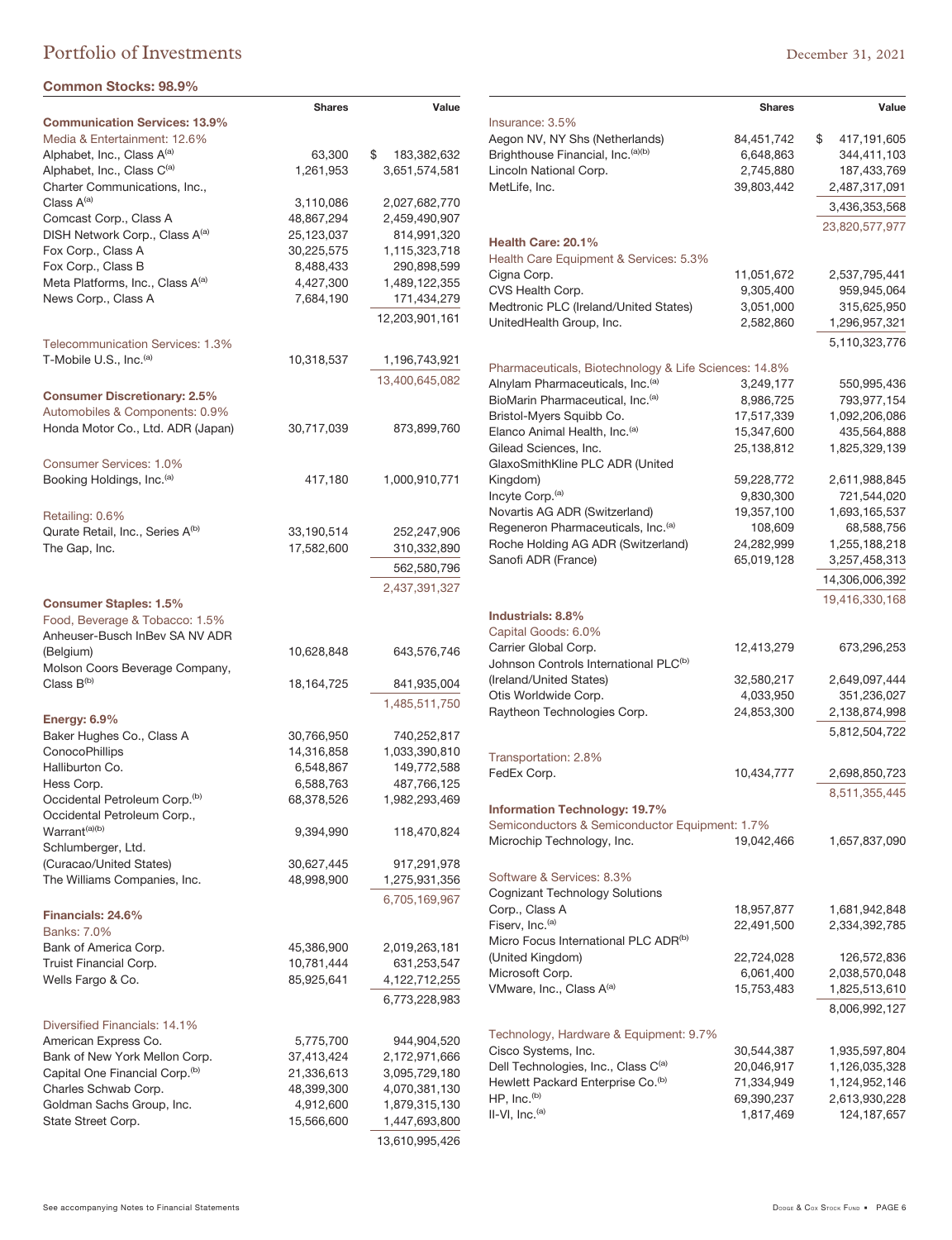## Portfolio of Investments December 31, 2021

## **Common Stocks** (continued)

| Juniper Networks, Inc. <sup>(b)</sup>                                                  | <b>Shares</b><br>28,800,765 | Value<br>\$1,028,475,318            |
|----------------------------------------------------------------------------------------|-----------------------------|-------------------------------------|
| TE Connectivity, Ltd. (Switzerland)                                                    | 8,647,675                   | 1,395,215,884                       |
|                                                                                        |                             | 9,348,394,365                       |
|                                                                                        |                             | 19,013,223,582                      |
| Materials: 0.9%                                                                        |                             |                                     |
| Celanese Corp.                                                                         | 4,238,698                   | 712,355,586                         |
| LyondellBasell Industries NV, Class A                                                  |                             |                                     |
| (Netherlands)                                                                          | 1,834,663                   | 169,210,968                         |
|                                                                                        |                             | 881,566,554                         |
| <b>Total Common Stocks</b>                                                             |                             |                                     |
| (Cost \$59,031,455,548)                                                                |                             | \$95,671,771,852                    |
| <b>Short-Term Investments: 1.2%</b>                                                    |                             |                                     |
|                                                                                        | Par Value/                  |                                     |
|                                                                                        | <b>Shares</b>               | Value                               |
| <b>Repurchase Agreements: 0.8%</b><br>Fixed Income Clearing Corporation <sup>(c)</sup> |                             |                                     |
| 0.000%, dated 12/31/21, due 1/3/22,                                                    |                             |                                     |
| maturity value \$748,232,000                                                           | \$748,232,000               | \$<br>748,232,000                   |
|                                                                                        |                             |                                     |
| <b>Money Market Fund: 0.4%</b>                                                         |                             |                                     |
|                                                                                        |                             |                                     |
| State Street Institutional                                                             |                             |                                     |
| U.S. Government Money Market Fund                                                      |                             |                                     |
| - Premier Class                                                                        | 388,648,411                 | 388,648,411                         |
| <b>Total Short-Term Investments</b>                                                    |                             |                                     |
| (Cost \$1,136,880,411)                                                                 |                             | \$1,136,880,411                     |
| <b>Total Investments In Securities</b>                                                 |                             |                                     |
| (Cost \$60,168,335,959)                                                                | 100.1%                      | \$96,808,652,263                    |
| Other Assets Less Liabilities<br><b>Net Assets</b>                                     | (0.1)%<br>100.0%            | (113, 364, 929)<br>\$96,695,287,334 |

(a) Non-income producing

(b) See below regarding holdings of 5% voting securities

(c) Repurchase agreement is collateralized by U.S. Treasury Notes 0.50%-2.25%, 10/31/27-12/31/28. Total collateral value is \$763,196,732.

In determining a company's country designation, the Fund generally references the country of incorporation. In cases where the Fund considers the country of incorporation to be a "jurisdiction of convenience" chosen primarily for tax purposes or in other limited circumstances, the Fund uses the country designation of an appropriate broad-based market index. In those cases, two countries are listed - the country of incorporation and the country designated by an appropriate index, respectively.

ADR: American Depositary Receipt

#### **Holdings of 5% Voting Securities**

Each of the companies listed below was considered to be an affiliate of the Fund because the Fund owned 5% or more of the company's voting securities during all or part of the year ended December 31, 2021. Further detail on these holdings and related activity during the year appear below.

|                                                           |                            |                  |                    |                 | Net Change in<br><b>Unrealized</b> |                      | <b>Dividend</b><br>Income |
|-----------------------------------------------------------|----------------------------|------------------|--------------------|-----------------|------------------------------------|----------------------|---------------------------|
|                                                           | Value at                   |                  |                    | <b>Realized</b> | Appreciation/                      | Value at             | (net of foreign           |
|                                                           | <b>Beginning of Period</b> | <b>Additions</b> | <b>Reductions</b>  | Gain (Loss)     | Depreciation                       | <b>End of Period</b> | taxes, if any)            |
| <b>Common Stocks 11.9%</b>                                |                            |                  |                    |                 |                                    |                      |                           |
| <b>Consumer Discretionary</b><br>0.2%                     |                            |                  |                    |                 |                                    |                      |                           |
| Qurate Retail, Inc., Series A                             | \$382,066,188              | $$ -$            | \$(21,909,550)     | \$(3,432,381)   | \$(104, 476, 351)                  | \$252,247,906        | \$41,488,143              |
| <b>Consumer Staples 0.9%</b><br>Molson Coors Beverage     |                            |                  |                    |                 |                                    |                      |                           |
| Company, Class B                                          | 806,502,541                | 15,542,408       |                    |                 | 19,890,055                         | 841,935,004          | 12,352,013                |
| Energy 2.2%                                               |                            |                  |                    |                 |                                    |                      |                           |
| APA Corp.                                                 | 441,634,079                |                  | (699,061,810)      | (923, 828, 385) | 1,181,256,116                      | $=$ (a)              | 1,857,045                 |
| Concho Resources, Inc. <sup>(b)</sup>                     | 639,819,420                |                  | (718, 945, 814)    | (6, 179, 723)   | 85,306,117                         | (a)                  |                           |
| Occidental Petroleum Corp.<br>Occidental Petroleum Corp., | 1,254,359,214              | 16,718,886       | (142, 914, 833)    | 5,981,969       | 848,148,233                        | 1,982,293,469        | 2,784,318                 |
| Warrant <sup>(b)</sup>                                    | 63,979,882                 |                  |                    |                 | 54,490,942                         | 118,470,824          |                           |
|                                                           |                            |                  |                    |                 |                                    | 2,100,764,293        |                           |
| Financials 3.5%                                           |                            |                  |                    |                 |                                    |                      |                           |
| Brighthouse Financial, Inc. <sup>(b)</sup>                | 240,722,085                |                  |                    |                 | 103,689,018                        | 344,411,103          |                           |
| Capital One Financial Corp.                               | 3.003.993.475              | 32,522,414       | (1, 257, 373, 306) | 676,663,583     | 639,923,014                        | 3,095,729,180        | 59,869,874                |
|                                                           |                            |                  |                    |                 |                                    | 3,440,140,283        |                           |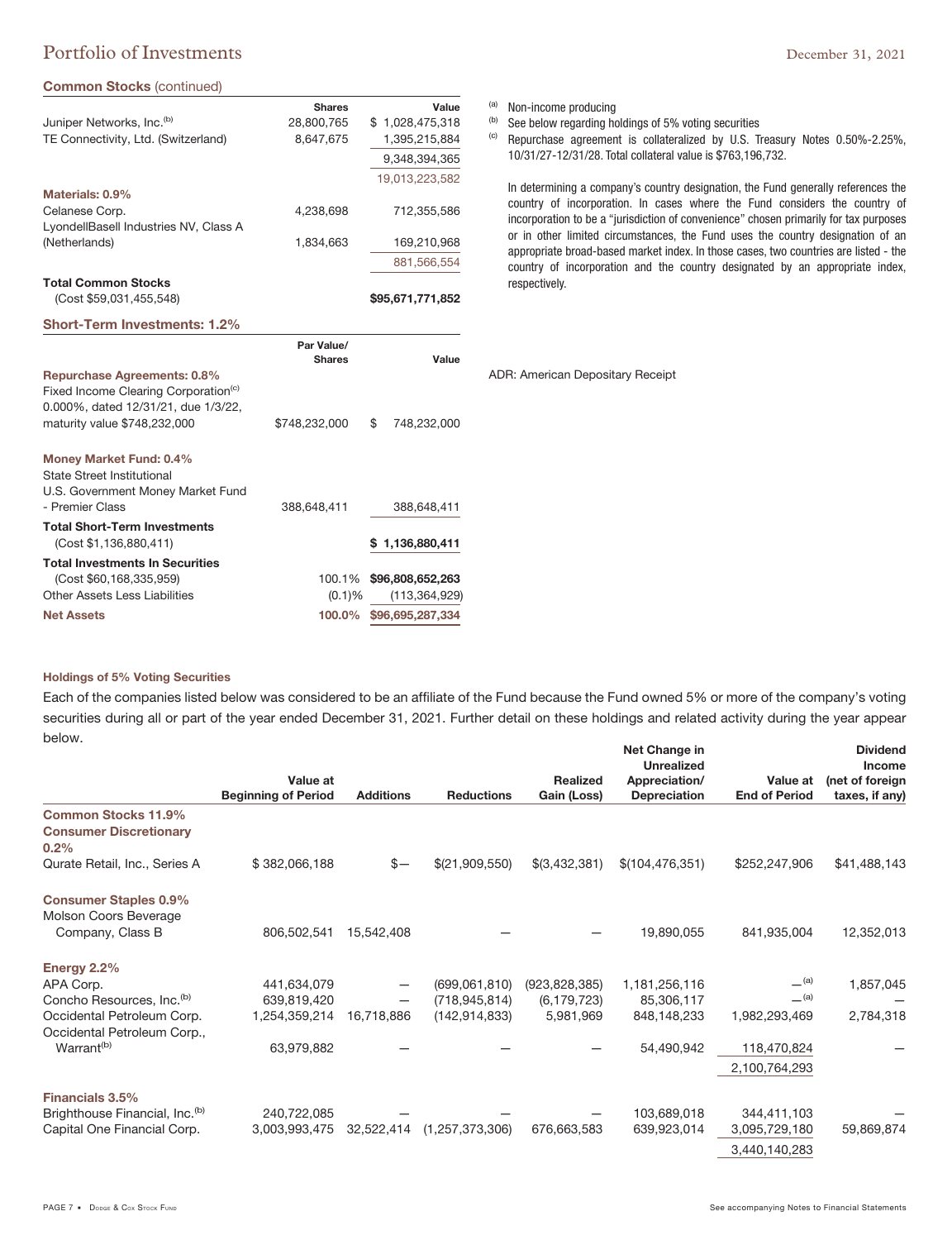## Portfolio of Investments December 31, 2021

|                                                                                                  | Value at<br><b>Beginning of Period</b> | <b>Additions</b> | <b>Reductions</b> | <b>Realized</b><br>Gain (Loss) | Net Change in<br><b>Unrealized</b><br>Appreciation/<br><b>Depreciation</b> | Value at<br><b>End of Period</b> | <b>Dividend</b><br>Income<br>(net of foreign<br>taxes, if any) |
|--------------------------------------------------------------------------------------------------|----------------------------------------|------------------|-------------------|--------------------------------|----------------------------------------------------------------------------|----------------------------------|----------------------------------------------------------------|
| Industrials 0.0%                                                                                 |                                        |                  |                   |                                |                                                                            |                                  |                                                                |
| Johnson Controls                                                                                 |                                        |                  |                   |                                |                                                                            |                                  |                                                                |
| International PLC                                                                                | \$1,864,965,879                        | $s-$             | \$(459,508,596)   | \$195,865,500                  | \$1,047,774,661                                                            | $$ - (a)$                        | \$38,898,331                                                   |
| <b>Information Technology</b><br>5.1%                                                            |                                        |                  |                   |                                |                                                                            |                                  |                                                                |
| <b>Hewlett Packard Enterprise</b>                                                                |                                        |                  |                   |                                |                                                                            |                                  |                                                                |
| Co.                                                                                              | 1,132,526,363                          | 80,825,944       | (474, 584, 304)   | 220,067,548                    | 166,116,595                                                                | 1,124,952,146                    | 38,433,118                                                     |
| HP, Inc.                                                                                         | 2,225,403,287                          |                  | (634,093,983)     | 311,146,766                    | 711,474,158                                                                | 2,613,930,228                    | 63,004,503                                                     |
| Juniper Networks, Inc.<br>Micro Focus International                                              | 653,131,364                            |                  | (6,903,680)       | 2.220.556                      | 380,027,078                                                                | 1,028,475,318                    | 23,169,252                                                     |
| PLC ADR                                                                                          | 129,754,200                            |                  |                   |                                | (3, 181, 364)                                                              | 126,572,836                      | 4,631,066                                                      |
|                                                                                                  |                                        |                  |                   |                                |                                                                            | 4,893,930,528                    |                                                                |
|                                                                                                  |                                        |                  |                   | 478,505,433                    | 5,130,438,272                                                              | 11,529,018,014                   | 286,487,663                                                    |
| Preferred Stocks 0.0%<br><b>Consumer Discretionary</b><br>$0.0\%$<br>Qurate Retail, Inc., 8.00%, |                                        |                  |                   |                                |                                                                            |                                  |                                                                |
| 3/15/2031                                                                                        | 56,621,467                             |                  | (57, 740, 251)    | 3,828,806                      | (2,710,022)                                                                | (a)                              | 50,394                                                         |
|                                                                                                  |                                        |                  |                   | \$482,334,239                  | \$5,127,728,250                                                            | \$11,529,018,014                 | \$286,538,057                                                  |

(a) Company was not an affiliate at period end

(b) Non-income producing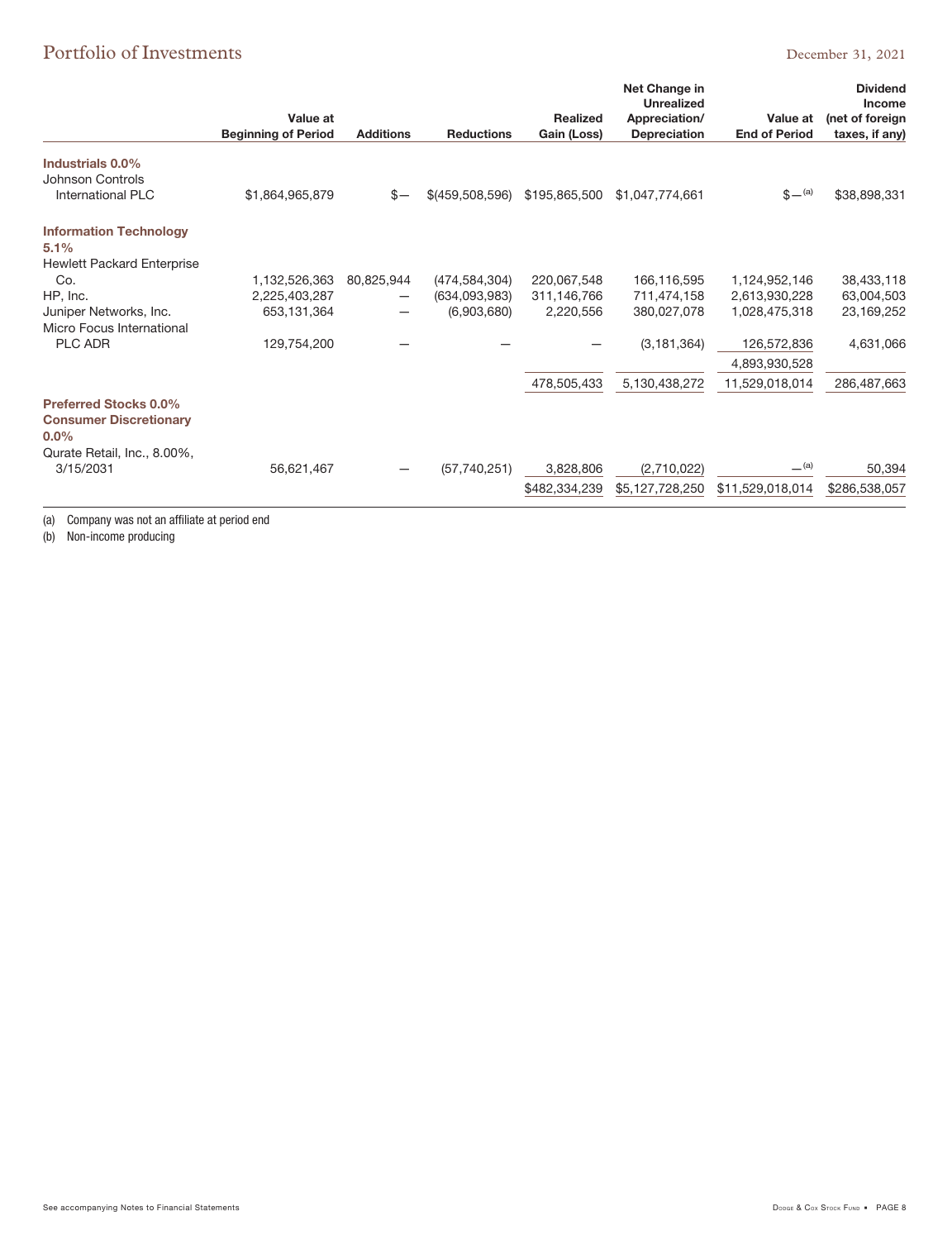## Statement of Assets and Liabilities

## Statement of Changes in Net Assets

|                                                           | December 31, 2021 |
|-----------------------------------------------------------|-------------------|
| Assets:                                                   |                   |
| Investments in securities, at value                       |                   |
| Unaffiliated issuers (cost \$51,786,426,996)              | \$85,279,634,249  |
| Affiliated issuers (cost \$8,381,908,963)                 | 11,529,018,014    |
|                                                           | 96,808,652,263    |
| Cash denominated in foreign currency (cost \$9,531,346)   | 9,531,346         |
| Receivable for investments sold                           | 7,575,714         |
| Receivable for Fund shares sold                           | 65,386,344        |
| Dividends and interest receivable                         | 99,024,652        |
| Prepaid expenses and other assets                         | 190.028           |
|                                                           | 96,990,360,347    |
| Liabilities:                                              |                   |
| Payable for investments purchased                         | 12,669,161        |
| Payable for Fund shares redeemed                          | 237, 362, 344     |
| Management fees payable                                   | 40,379,957        |
| Accrued expenses                                          | 4.661.551         |
|                                                           | 295.073.013       |
| <b>Net Assets</b>                                         | \$96,695,287,334  |
| <b>Net Assets Consist of:</b>                             |                   |
| Paid in capital                                           | \$59,466,590,584  |
| Distributable earnings                                    | 37,228,696,750    |
|                                                           | \$96,695,287,334  |
| Fund shares outstanding (par value \$0.01 each, unlimited |                   |
| shares authorized)                                        | 394,248,633       |
| Net asset value per share                                 | \$<br>245.26      |

## Statement of Operations

|                                                                                                      | <b>Year Ended</b><br>December 31, 2021 |
|------------------------------------------------------------------------------------------------------|----------------------------------------|
| <b>Investment Income:</b>                                                                            |                                        |
| Dividends (net of foreign taxes of \$31,129,884)                                                     |                                        |
| <b>Unaffiliated issuers</b>                                                                          | \$1,256,044,482                        |
| Affiliated issuers                                                                                   | 286,538,057                            |
| Interest                                                                                             | 4,096,132                              |
|                                                                                                      | 1,546,678,671                          |
| <b>Expenses:</b>                                                                                     |                                        |
| Management fees                                                                                      | 437,921,089                            |
| Custody and fund accounting fees                                                                     | 881,935                                |
| Transfer agent fees                                                                                  | 6,620,849                              |
| Professional services                                                                                | 638,297                                |
| Shareholder reports                                                                                  | 1,090,582                              |
| <b>Registration fees</b>                                                                             | 977,534                                |
| <b>Trustees fees</b>                                                                                 | 383,107                                |
| Miscellaneous                                                                                        | 3,679,441                              |
|                                                                                                      | 452,192,834                            |
| <b>Net Investment Income</b>                                                                         | 1,094,485,837                          |
| <b>Realized and Unrealized Gain (Loss):</b>                                                          |                                        |
| Net realized gain (loss)                                                                             |                                        |
| Investments in securities of unaffiliated issuers (Note 6)                                           | 5,111,130,613                          |
| Investments in securities of affiliated issuers (Note 6)                                             | 482,334,239                            |
| <b>Futures contracts</b>                                                                             | 13,432,332                             |
| Foreign currency transactions                                                                        | 423,448                                |
| Net change in unrealized appreciation/depreciation                                                   |                                        |
| Investments in securities of unaffiliated issuers<br>Investments in securities of affiliated issuers | 10,591,474,430                         |
|                                                                                                      | 5,127,728,250                          |
| Net realized and unrealized gain                                                                     | 21,326,523,312                         |
| Net Change in Net Assets From Operations                                                             | \$22,421,009,149                       |

|                                                                     | <b>Year Ended</b><br>December 31, 2021 | <b>Year Ended</b><br>December 31, 2020 |
|---------------------------------------------------------------------|----------------------------------------|----------------------------------------|
| <b>Operations:</b>                                                  |                                        |                                        |
| Net investment income                                               | \$<br>1,094,485,837                    | 1,255,466,321<br>\$                    |
| Net realized gain (loss)<br>Net change in unrealized                | 5,607,320,632                          | 4,690,384,842                          |
| appreciation/depreciation                                           | 15,719,202,680                         | (2, 119, 441, 342)                     |
|                                                                     | 22.421.009.149                         | 3,826,409,821                          |
| <b>Distributions to Shareholders:</b><br><b>Total distributions</b> | (2,993,861,770)                        | (4,767,352,105)                        |
| <b>Fund Share Transactions:</b>                                     |                                        |                                        |
| Proceeds from sale of shares                                        | 21.468.329.458                         | 9,791,732,360                          |
| Reinvestment of distributions                                       | 2,833,785,975                          | 4,511,574,799                          |
| Cost of shares redeemed                                             | (17,707,845,551)                       | (17,273,862,390)                       |
| Net change from Fund share                                          |                                        |                                        |
| transactions                                                        | 6,594,269,882                          | (2,970,555,231)                        |
| Total change in net assets                                          | 26,021,417,261                         | (3,911,497,515)                        |
| <b>Net Assets:</b>                                                  |                                        |                                        |
| Beginning of year                                                   | 70,673,870,073                         | 74,585,367,588                         |
| End of year                                                         | \$96,695,287,334                       | \$70,673,870,073                       |
| <b>Share Information:</b>                                           |                                        |                                        |
| Shares sold                                                         | 92,176,384                             | 59,077,979                             |
| Distributions reinvested                                            | 12, 157, 252                           | 26,228,445                             |
| Shares redeemed                                                     | (77, 114, 454)                         | (103, 216, 559)                        |
| Net change in shares outstanding                                    | 27,219,182                             | (17, 910, 135)                         |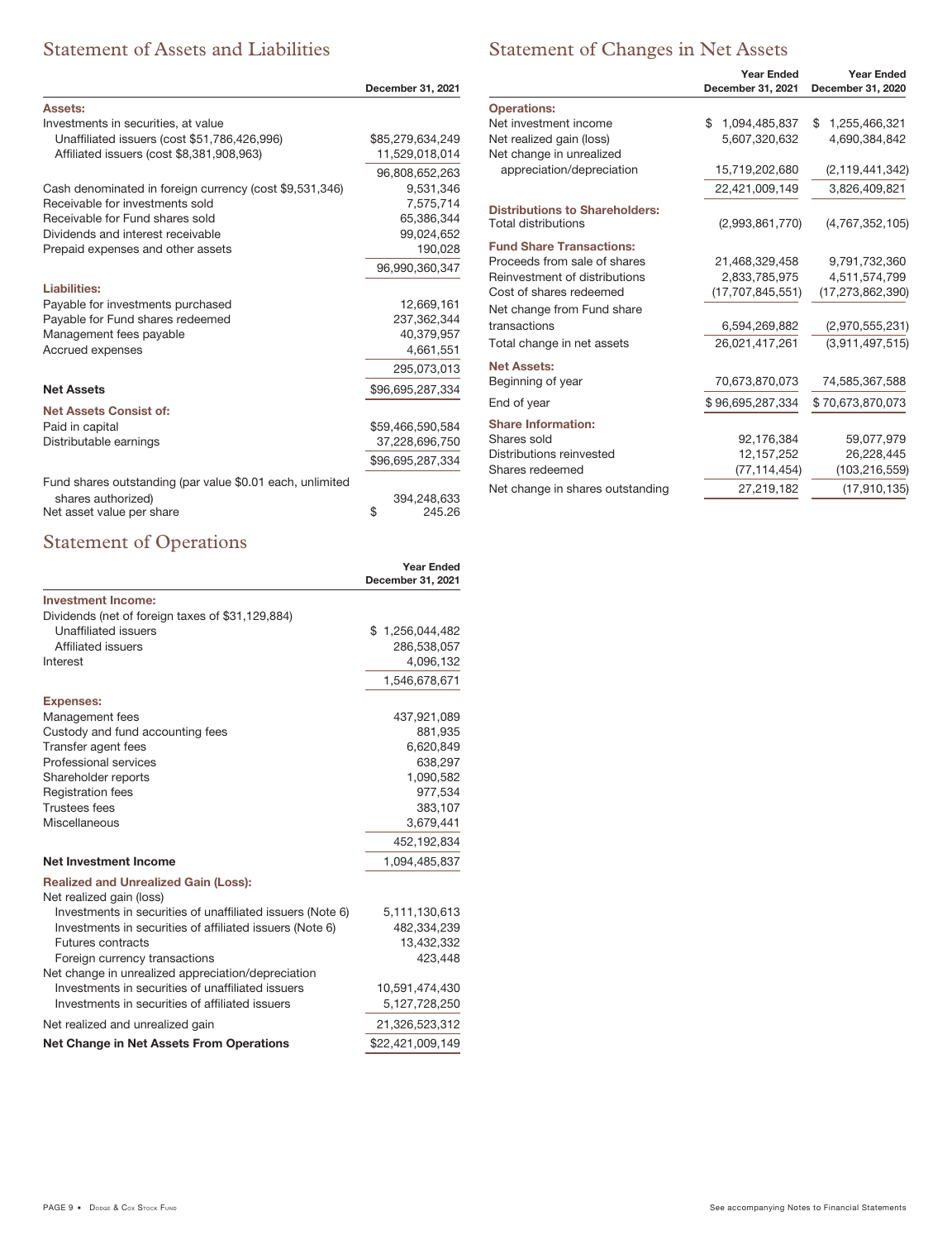## Notes to Financial Statements

### **Note 1: Organization and Significant Accounting Policies**

Dodge & Cox Stock Fund (the "Fund") is one of the series constituting the Dodge & Cox Funds (the "Trust" or the "Funds"). The Trust is organized as a Delaware statutory trust and is registered under the Investment Company Act of 1940, as amended, as an open-end management investment company. The Fund commenced operations on January 4, 1965, and seeks long-term growth of principal and income. Risk considerations and investment strategies of the Fund are discussed in the Fund's Prospectus.

The Fund is an investment company and follows the accounting and reporting guidance issued in Topic 946 by the Financial Accounting Standards Board. The financial statements have been prepared in conformity with accounting principles generally accepted in the United States of America, which require the use of estimates and assumptions by management. Actual results may differ from those estimates. Significant accounting policies are as follows:

Security valuation The Fund's net assets are normally valued as of the scheduled close of trading on the New York Stock Exchange (NYSE), generally 4 p.m. Eastern Time, each day that the NYSE is open for business.

Portfolio holdings for which market quotes are readily available are valued at market value. Listed securities, for example, are generally valued using the official quoted close price or the last sale on the exchange that is determined to be the primary market for the security. Exchange-traded derivatives are generally valued at the settlement price determined by the relevant exchange. Short-term securities less than 60 days to maturity may be valued at amortized cost if amortized cost approximates current value. Mutual funds are valued at their respective net asset values. Security values are not discounted based on the size of the Fund's position and may differ from the value a Fund receives upon sale of the securities. All securities held by the Fund are denominated in U.S. dollars.

If market quotations are not readily available or if normal valuation procedures produce valuations that are deemed unreliable or inappropriate under the circumstances existing at the time, the investment will be valued at fair value as determined in good faith by or under the direction of the Fund's Board of Trustees. The Board of Trustees has appointed Dodge & Cox, the Fund's investment manager, to make fair value determinations in accordance with the Dodge & Cox Funds Valuation Policies ("Valuation Policies"), subject to Board oversight. Dodge & Cox has established a Pricing Committee that is comprised of representatives from Treasury, Legal, Compliance, and Operations. The Pricing Committee is responsible for implementing the Valuation Policies, including determining the fair value of securities and other investments when necessary. The Pricing Committee considers relevant indications of value that are reasonably available to it in determining the fair value assigned to a particular security, such as the value of similar financial instruments, trading volumes, contractual restrictions on disposition, related corporate actions, and changes in economic conditions. In doing so, the Pricing Committee employs various methods for calibrating fair valuation approaches, including a regular review of key inputs and assumptions, back-testing, and review of any related market activity.

Valuing securities through a fair value determination involves greater reliance on judgment than valuation of securities based on readily available market quotations. In some instances, lack of information and uncertainty as to the significance of information may lead to a conclusion that a prior valuation is the best indication of a security's value. When fair value pricing is employed, the prices of securities used by the Fund to calculate its net asset value may differ from quoted or published prices for the same securities.

Security transactions, investment income, expenses, and distributions Security transactions are recorded on the trade date. Realized gains and losses on securities sold are determined on the basis of identified cost.

Dividend income and corporate action transactions are recorded on the ex-dividend date, or when the Fund first learns of the dividend/ corporate action if the ex-dividend date has passed. Non-cash dividends, if any, are recorded at the fair market value of the securities received. Dividends characterized as return of capital for U.S. tax purposes are recorded as a reduction of cost of investments and/or realized gain. Interest income is recorded on the accrual basis.

Expenses are recorded on the accrual basis. Some expenses of the Trust can be directly attributed to a specific series. Expenses which cannot be directly attributed are allocated among the Funds in the Trust using methodologies determined by the nature of the expense.

Distributions to shareholders are recorded on the ex-dividend date.

Foreign taxes The Fund may be subject to foreign taxes which may be imposed by certain countries in which the Fund invests. The Fund endeavors to record foreign taxes based on applicable foreign tax law. Withholding taxes are incurred on certain foreign dividends and are accrued at the time the associated dividend is recorded. The Fund files withholding tax reclaims in certain jurisdictions to recover a portion of amounts previously withheld. The Fund records a reclaim receivable based on, among other things, a jurisdiction's legal obligation to pay reclaims as well as payment history and market convention. In consideration of recent decisions rendered by European courts, the Fund has filed for additional reclaims related to prior years. A corresponding receivable is established when both the amount is known and significant contingencies or uncertainties regarding collectability are removed. These amounts, if any, are reported in dividends and interest receivable in the Statement of Assets and Liabilities. During the year ended December 31, 2021, the Fund received \$34,322,720 in reclaims and interest related to EU reclaims, which is reported in dividend income and interest income in the Statement of Operations. Expenses incurred related to filing EU reclaims are recorded on the accrual basis in professional services in the Statement of Operations. Expenses that are contingent upon successful EU reclaims are recorded in professional services in the Statement of Operations once the amount is known.

Repurchase agreements Repurchase agreements are transactions under which a Fund purchases a security from a dealer counterparty and agrees to resell the security to that counterparty on a specified future date at the same price, plus a specified interest rate. The Fund's repurchase agreements are secured by U.S. government or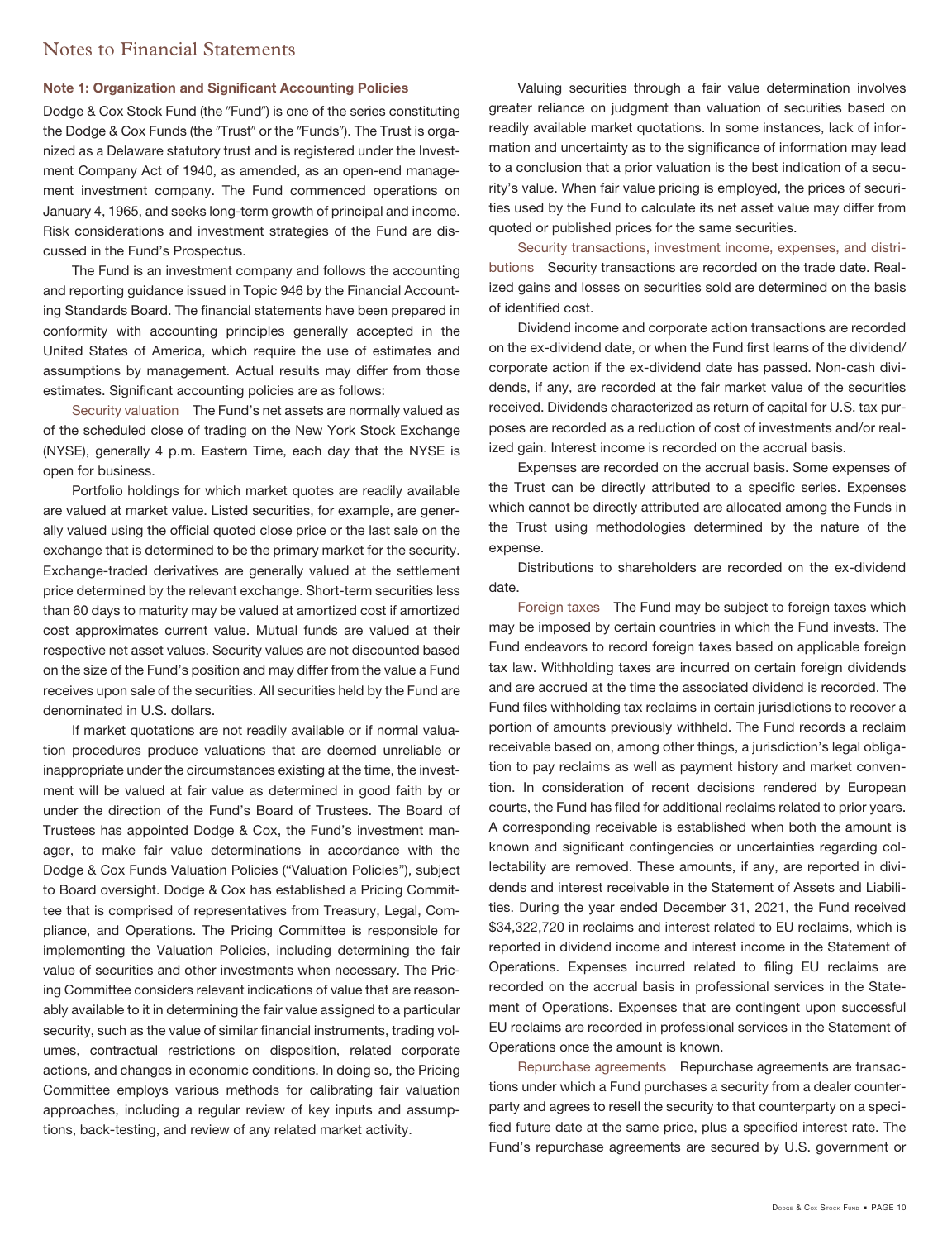## Notes to Financial Statements

agency securities. It is the Fund's policy that its custodian take possession of the underlying collateral securities, the fair value of which exceeds the principal amount of the repurchase transaction, including accrued interest, at all times. In the event of default by the counterparty, the Fund has the contractual right to liquidate the collateral securities and to apply the proceeds in satisfaction of the obligation.

Indemnification Under the Trust's organizational documents, its officers and trustees are indemnified against certain liabilities arising out of the performance of their duties to the Trust. In addition, in the normal course of business the Trust enters into contracts that provide general indemnities to other parties. The Trust's maximum exposure under these arrangements is unknown, as this would involve future claims that may be made against the Trust that have not yet occurred.

#### **Note 2: Valuation Measurements**

Various inputs are used in determining the value of the Fund's investments. These inputs are summarized in the three broad levels listed below.

- **Example 1: Unadjusted quoted prices in active markets for identical** securities
- **Level 2: Other significant observable inputs (including quoted prices** for similar securities, market indices, interest rates, credit risk, forward exchange rates, etc.)
- **Level 3: Significant unobservable inputs (including Fund manage**ment's assumptions in determining the fair value of investments)

The inputs or methodology used for valuing securities are not necessarily an indication of the risk associated with investing in those securities.

The following is a summary of the inputs used to value the Fund's holdings at December 31, 2021:

| Classification                | LEVEL 1<br>(Quoted Prices) | LEVEL 2<br>(Other Significant<br>Observable Inputs) |
|-------------------------------|----------------------------|-----------------------------------------------------|
| <b>Securities</b>             |                            |                                                     |
| Common Stocks                 |                            |                                                     |
| <b>Communication Services</b> | \$13,400,645,082           | \$                                                  |
| <b>Consumer Discretionary</b> | 2,437,391,327              |                                                     |
| <b>Consumer Staples</b>       | 1,485,511,750              |                                                     |
| Energy                        | 6,705,169,967              |                                                     |
| <b>Financials</b>             | 23,820,577,977             |                                                     |
| <b>Health Care</b>            | 19,416,330,168             |                                                     |
| Industrials                   | 8,511,355,445              |                                                     |
| Information Technology        | 19,013,223,582             |                                                     |
| Materials                     | 881,566,554                |                                                     |
| Short-Term Investments        |                            |                                                     |
| Repurchase Agreements         |                            | 748,232,000                                         |
| Money Market Fund             | 388,648,411                |                                                     |
| <b>Total Securities</b>       | \$96,060,420,263           | \$748,232,000                                       |

## **Note 3: Derivative Instruments**

The Fund may use derivatives either to minimize the impact of certain risks to one or more of its investments (as a ''hedging technique'') or to implement its investment strategy. A derivative is a financial instrument whose value is derived from a security, currency, interest rate, index, or other financial instrument.

Futures contracts Futures contracts involve an obligation to purchase or sell (depending on whether the Fund has entered a long or short futures contract, respectively) an asset at a future date, at a price set at the time of the contract. Futures contracts are exchangetraded. Upon entering into a futures contract, the Fund is required to deposit an amount of cash or liquid assets (referred to as "initial margin") in a segregated account with the clearing broker. Subsequent payments (referred to as "variation margin") to and from the clearing broker are made on a daily basis based on changes in the market value of the contract. Changes in the market value of open futures contracts are recorded as unrealized appreciation or depreciation in the Statement of Operations. Realized gains and losses on futures contracts are recorded in the Statement of Operations at the closing or expiration of the contracts. Cash deposited with a broker as initial margin is recorded in the Statement of Assets and Liabilities. A receivable and/or payable to brokers for daily variation margin is also recorded in the Statement of Assets and Liabilities.

Investments in futures contracts may include certain risks, which may be different from, and potentially greater than, those of the underlying securities. To the extent the Fund uses futures, it is exposed to additional volatility and potential losses resulting from leverage.

The Fund did not have open futures contracts at December 31, 2021.

The following summarizes the effect of derivative instruments on the Statement of Operations, categorized by primary underlying risk exposure.

|                          | Equity<br><b>Derivatives</b> |
|--------------------------|------------------------------|
| Net realized gain (loss) |                              |
| Futures contracts        | \$13,432,332                 |

The following summarizes the range of volume in the Fund's derivative instruments during the year ended December 31, 2021.

| <b>Derivative</b>        |                    | % of Net Assets |  |
|--------------------------|--------------------|-----------------|--|
| <b>Futures contracts</b> | USD notional value | $0 - 1\%$       |  |

#### **Note 4: Related Party Transactions**

Management fees Under a written agreement approved by a unanimous vote of the Board of Trustees, the Fund pays a management fee monthly at an annual rate of 0.50% of the Fund's average daily net assets to Dodge & Cox, investment manager of the Fund. The agreement further provides that Dodge & Cox shall waive its fee to the extent that such fee plus all other ordinary operating expenses of the Fund exceed 0.75% of the average daily net assets for the year.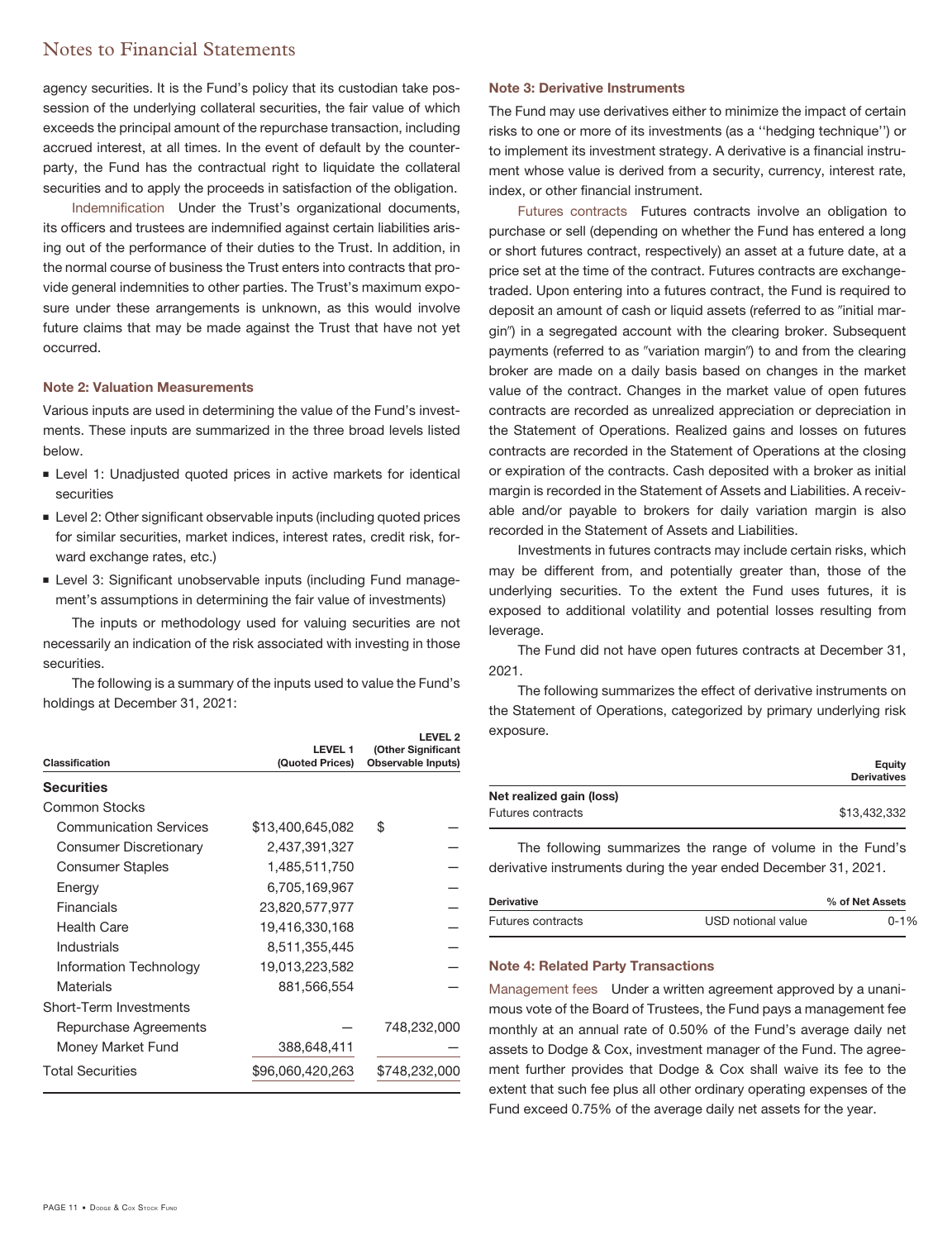## Notes to Financial Statements

Fund officers and trustees All officers and two of the trustees of the Trust are officers or employees of Dodge & Cox. The Trust pays a fee only to those trustees who are not affiliated with Dodge & Cox.

## **Note 5: Income Tax Information and Distributions to Shareholders**

A provision for federal income taxes is not required since the Fund intends to continue to qualify as a regulated investment company under Subchapter M of the Internal Revenue Code and distribute all of its taxable income to shareholders. Distributions are determined in accordance with income tax regulations, and such amounts may differ from net investment income and realized gains for financial reporting purposes. The Fund may also designate a portion of the amount paid to redeeming shareholders as a distribution for tax purposes. Financial reporting records are adjusted for permanent book to tax differences at year end to reflect tax character. Book to tax differences are primarily due to differing treatments of redemptions in-kind, wash sales, foreign currency realized gain (loss), certain corporate action transactions, and distributions.

Distributions during the years noted below were characterized as follows for federal income tax purposes:

|                        | <b>Year Ended</b><br>December 31, 2021 | <b>Year Ended</b><br>December 31, 2020 |
|------------------------|----------------------------------------|----------------------------------------|
| Ordinary income        | 1,229,786,635                          | 1,256,046,162                          |
|                        | (\$3.270 per share)                    | $($3.409$ per share)                   |
| Long-term capital gain | 1,764,075,135                          | 3,511,305,943                          |
|                        | $($4.622$ per share)                   | (\$9.805 per share)                    |

At December 31, 2021, the tax basis components of distributable earnings were as follows:

| Undistributed ordinary income        | 15,181,110       |
|--------------------------------------|------------------|
| Undistributed long-term capital gain | 583.213.445      |
| Net unrealized appreciation          | 36,630,302,195   |
| Total distributable earnings         | \$37,228,696,750 |

At December 31, 2021, unrealized appreciation and depreciation for investments and derivatives based on cost for federal income tax purposes were as follows:

| Tax cost                    | \$60,178,350,068 |
|-----------------------------|------------------|
| Unrealized appreciation     | 39.061.005.823   |
| Unrealized depreciation     | (2,430,703,628)  |
| Net unrealized appreciation | 36,630,302,195   |

Fund management has reviewed the tax positions for open periods (three years and four years, respectively, from filing the Fund's Federal and State tax returns) as applicable to the Fund, and has determined that no provision for income tax is required in the Fund's financial statements.

## **Note 6: Redemptions In-Kind**

During the year ended December 31, 2021, the Fund distributed securities and cash as payment for redemptions of Fund shares. For financial reporting purposes, the Fund realized a net gain of \$3,515,851,919 attributable to the redemptions in-kind: \$3,202,474,490 from unaffiliated issuers and \$313,377,429 from affiliated issuers. For tax purposes, no capital gain on the redemptions in-kind was recognized.

## **Note 7: Loan Facilities**

Pursuant to an exemptive order issued by the Securities and Exchange Commission (SEC), the Fund may participate in an interfund lending facility (Facility). The Facility allows the Fund to borrow money from or loan money to the Funds. Loans under the Facility are made for temporary or emergency purposes, such as to fund shareholder redemption requests. Interest on borrowings is the average of the current repurchase agreement rate and the bank loan rate. There was no activity in the Facility during the year.

All Funds in the Trust participate in a \$500 million committed credit facility (Line of Credit) with State Street Bank and Trust Company, to be utilized for temporary or emergency purposes to fund shareholder redemptions or for other short-term liquidity purposes. The maximum amount available to the Fund is \$250 million. Each Fund pays an annual commitment fee on its pro-rata portion of the Line of Credit. For the year ended December 31, 2021, the Fund's commitment fee amounted to \$499,413 and is reflected as a Miscellaneous Expense in the Statement of Operations. Interest on borrowings is charged at the prevailing rate. There were no borrowings on the Line of Credit during the year.

## **Note 8: Purchases and Sales of Investments**

For the year ended December 31, 2021, purchases and sales of securities, other than short-term securities, aggregated \$17,703,156,671 and \$8,481,539,474, respectively.

#### **Note 9: Subsequent Events**

On February 9, 2022, the Fund's Board of Trustees approved a name change of the existing shares of the Fund to "Class I" planned for May 2022. The Board also approved the public offering of a new class of shares, Class X, of the Fund planned for May 2022. Fund management has determined that no other material events or transactions occurred subsequent to December 31, 2021, and through the date of the Fund's financial statements issuance, which require additional disclosure in the Fund's financial statements.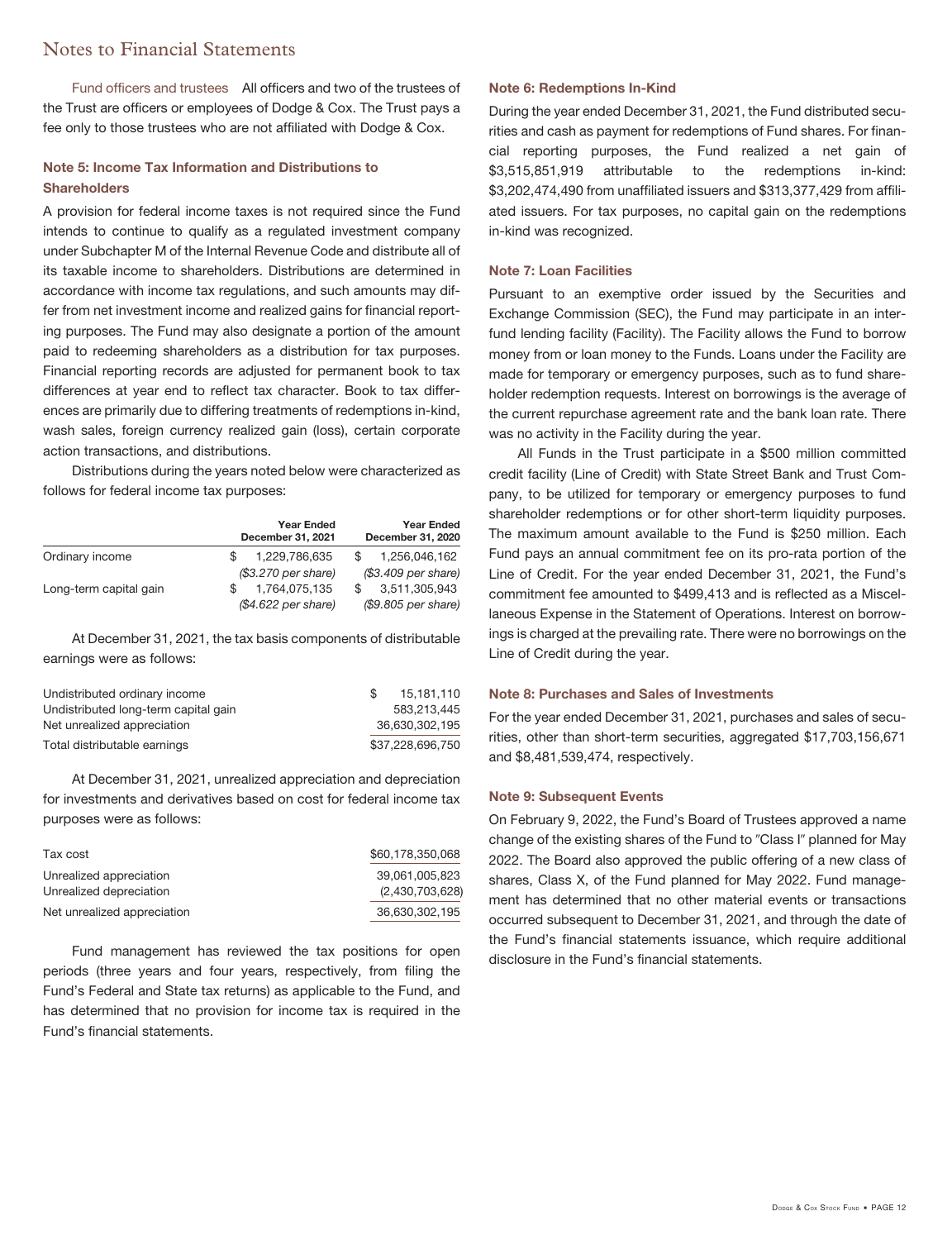## Financial Highlights

## **Selected data and ratios (for a share outstanding throughout each period) Year Ended December 31, 2021 2020 2019 2018 2017 Net asset value, beginning of year Net asset value, beginning of year \$192.56** \$192.56 \$193.76 \$172.81 \$203.61 \$184.30 **Income from investment operations:** Net investment income 2.90 3.09 3.65 2.90 3.09 Net realized and unrealized gain (loss) 57.69 8.60 37.98 (16.96) 30.03 Total from investment operations 60.59 12.01 41.63 (14.06) 33.12 **Distributions to shareholders from:** Net investment income (3.07) (3.36) (3.65) (2.90) (3.11) Net realized gain the contract of the contract of the contract of the contract of the contract of the contract of the contract of the contract of the contract of the contract of the contract of the contract of the contract Total distributions (7.89) (13.21) (20.68) (16.74) (13.81) **Net asset value, end of year by a set of year \$245.26** \$192.56 \$192.56 \$193.76 \$172.81 \$203.61 **Total return** 31.68% 7.16% 24.80% (7.08)% 18.32% **Ratios/supplemental data:** Net assets, end of year (millions)  $$96,695$  \$70,674 \$74,585 \$63,005 \$70,901 Ratio of expenses to average net assets  $0.52\%$  0.52% 0.52% 0.52% 0.52% 0.52% 0.52% Ratio of net investment income to average net assets 1.25% 1.98% 1.98%<sup>(a)</sup> 1.93% 1.41% 1.58% Portfolio turnover rate 10% 17% 17% 20% 17% 17% 20% 13%

(a) Net investment income per share includes significant amounts received for EU reclaims related to prior years, which amounted to approximately \$0.20 per share. Excluding such amounts, the ratio of net investment income to average net assets would have been 1.87%.

See accompanying Notes to Financial Statements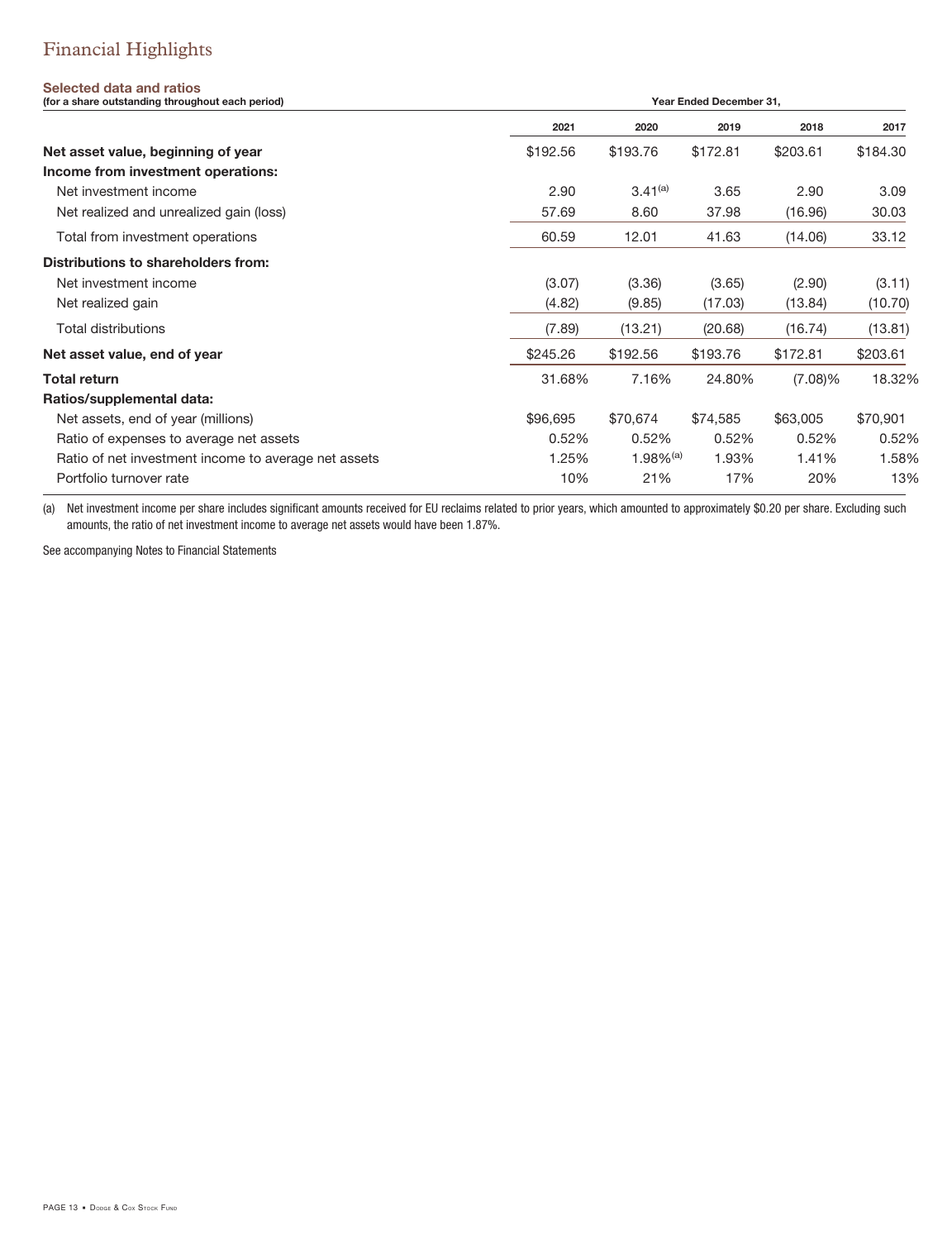## Report of Independent Registered Public Accounting Firm

To the Board of Trustees of Dodge & Cox Funds and Shareholders of Dodge & Cox Stock Fund

## **Opinion on the Financial Statements**

We have audited the accompanying statement of assets and liabilities, including the portfolio of investments, of Dodge & Cox Stock Fund (one of the funds constituting Dodge & Cox Funds, referred to hereafter as the "Fund") as of December 31, 2021, the related statement of operations for the year ended December 31, 2021, the statement of changes in net assets for each of the two years in the period ended December 31, 2021, including the related notes, and the financial highlights for each of the five years in the period ended December 31, 2021 (collectively referred to as the "financial statements"). In our opinion, the financial statements present fairly, in all material respects, the financial position of the Fund as of December 31, 2021, the results of its operations for the year then ended, the changes in its net assets for each of the two years in the period ended December 31, 2021 and the financial highlights for each of the five years in the period ended December 31, 2021 in conformity with accounting principles generally accepted in the United States of America.

### **Basis for Opinion**

These financial statements are the responsibility of the Fund's management. Our responsibility is to express an opinion on the Fund's financial statements based on our audits. We are a public accounting firm registered with the Public Company Accounting Oversight Board (United States) (PCAOB) and are required to be independent with respect to the Fund in accordance with the U.S. federal securities laws and the applicable rules and regulations of the Securities and Exchange Commission and the PCAOB.

We conducted our audits of these financial statements in accordance with the standards of the PCAOB. Those standards require that we plan and perform the audit to obtain reasonable assurance about whether the financial statements are free of material misstatement, whether due to error or fraud.

Our audits included performing procedures to assess the risks of material misstatement of the financial statements, whether due to error or fraud, and performing procedures that respond to those risks. Such procedures included examining, on a test basis, evidence regarding the amounts and disclosures in the financial statements. Our audits also included evaluating the accounting principles used and significant estimates made by management, as well as evaluating the overall presentation of the financial statements. Our procedures included confirmation of securities owned as of December 31, 2021 by correspondence with the custodian, transfer agent and brokers; when replies were not received from brokers, we performed other auditing procedures. We believe that our audits provide a reasonable basis for our opinion.

/s/PricewaterhouseCoopers LLP San Francisco, California February 18, 2022

We have served as the auditor of one or more investment companies in the Dodge & Cox Funds since 1931.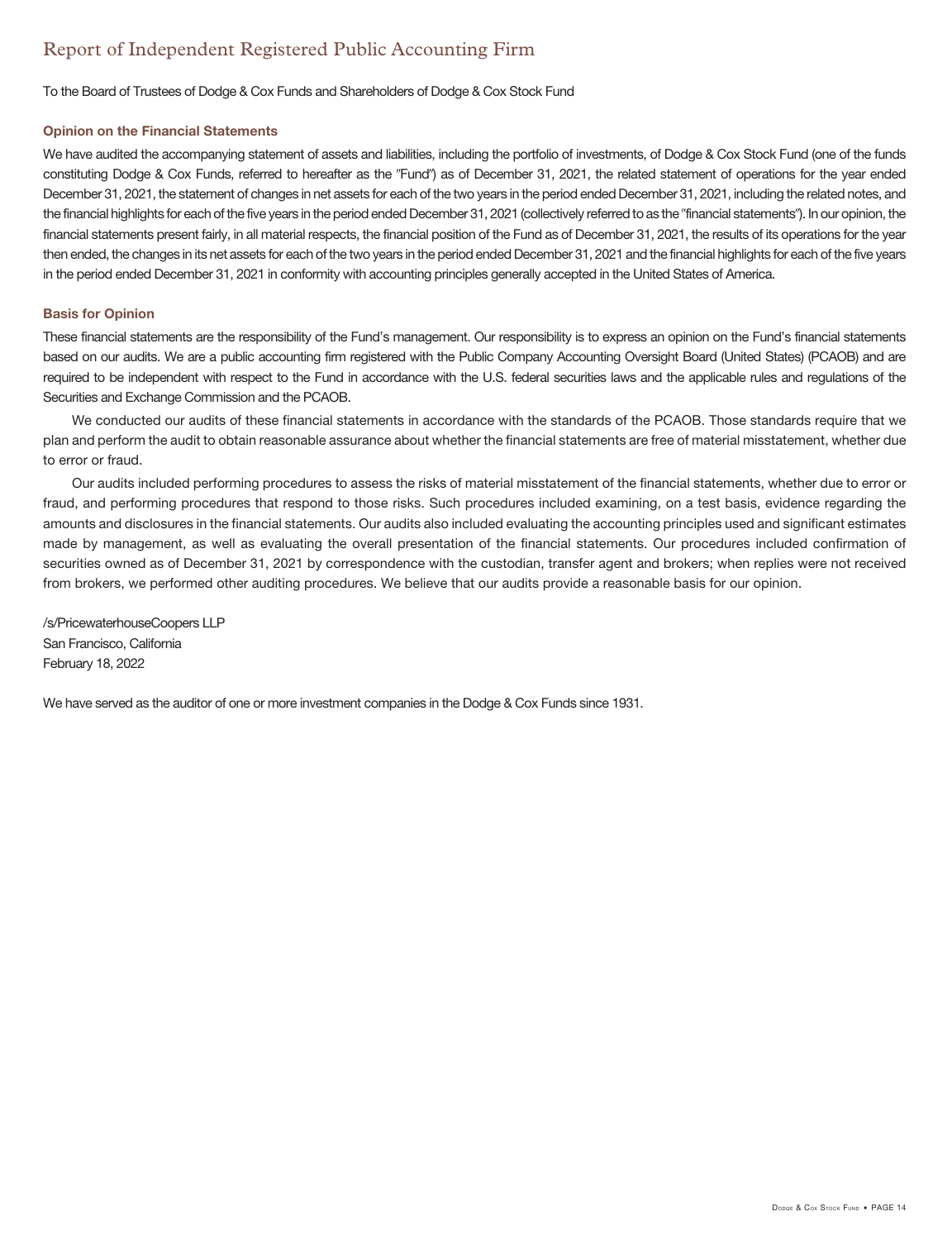## Special 2021 Tax Information (unaudited)

The following information is provided pursuant to provisions of the Internal Revenue Code:

The Fund designates \$1,765,434,326 as long-term capital gain distributions in 2021.

The Fund designates up to a maximum amount of \$1,678,986,320 of its distributions paid to shareholders in 2021 as qualified dividends (treated for federal income tax purposes in the hands of shareholders as taxable at a maximum rate of 20%).

For shareholders that are corporations, the Fund designates 91% of its ordinary dividends paid to shareholders in 2021 as dividends from domestic corporations eligible for the corporate dividends received deduction, provided that the shareholder otherwise satisfies applicable requirements to claim that deduction.

## Funds' Liquidity Risk Management Program (unaudited)

The Funds have adopted and implemented a written liquidity risk management program ("Program") as required by Rule 22e-4 under the Investment Company Act. The Program is reasonably designed to assess and manage the Fund's liquidity risk, taking into consideration the Fund's investment strategy and the liquidity of its portfolio investments during normal and reasonably foreseeable stressed conditions; its short and long-term cash flow projections; and its cash holdings and access to other funding sources including the Funds' interfund lending facility and line of credit.

The Funds' Board of Trustees has approved the appointment of a Liquidity Risk Management Committee including representatives from Dodge & Cox's Legal, Compliance, Treasury, Operations, Trading, and Portfolio Management departments, which is responsible for the Program's administration and oversight and for reporting to the Board on at least an annual basis regarding the Program's operation and effectiveness.

The Liquidity Risk Management Committee performed an initial assessment of the liquidity risk of the Dodge & Cox Emerging Markets Stock Fund prior to its launch in May, 2021. The Committee refreshed its assessment of all of lthe Funds' liquidity risk profiles and considered the adequacy and effectiveness of the Program's operations for the 12 months ended September 30, 2021 (the "covered period") in order to prepare a written report to the Board of Trustees for consideration at its meeting held on December 15, 2021. The report concluded that (i) the Funds had adequate liquidity to operate effectively throughout the covered period; (ii) each Fund's investment strategy continues to be appropriate for an open end fund; and (iii) the Funds' Program is reasonably designed to assess and manage its liquidity risk.

## Board Approval of Funds' Investment Management Agreements and Management Fees (unaudited)

The Board of Trustees is responsible for overseeing the performance of the Dodge & Cox Funds' investment manager and determining whether to continue the Investment Management Agreements between the Funds and Dodge & Cox each year (the "Agreements"). PAGE 15 . DODGE & COX STOCK FUND

At a meeting of the Board of Trustees of the Trust held on December 15, 2021, the Trustees, by a unanimous vote (including a separate vote of those Trustees who are not "interested persons" (as defined in the Investment Company Act of 1940) (the "Independent Trustees")), approved the renewal of the Agreements for an additional one-year term through December 31, 2022 with respect to each Fund (other than the Emerging Markets Stock Fund, whose investment management agreement was approved at a meeting of the Board of Trustees held on June 2, 2020 and entered into on January 8, 2021). During the course of the year, the Board received extensive information and materials relating to the investment management and administrative services provided by Dodge & Cox and the performance of each of the Funds.

## **Information Received**

Over the past several years, the Board has requested, received, and discussed a number of special presentations on topics relevant to their annual consideration of the proposed renewal of the Funds' Agreements, including, in 2021, special presentations relating to asset management industry trends and the competitive landscape for the Funds, fund distribution channels, mutual fund fee litigation trends, an update on economies of scale, an update on Environmental, Social, and Governance-related asset management trends, Dodge & Cox's evolving risk management practices, and equity trading costs. In addition to the foregoing and in advance of the meetings referred to below, the Board, including the Independent Trustees, requested, received, and reviewed materials relating to the Agreements and the services provided by Dodge & Cox. The Independent Trustees retained Broadridge to prepare an independent expense and performance summary for each Fund and comparable funds managed by other advisers identified by Broadridge. The Broadridge materials included information regarding advisory and administrative fee rates, expense ratios, and transfer agency, custodial, and distribution expenses, as well as performance comparisons to each Fund's peer group and to a broad-based securities index or combination of indices. The Broadridge materials also included a comparison of expenses of various share classes offered by comparable funds. The materials reviewed by the Board contained information concerning, among other things, Dodge & Cox's profitability, financial results and condition, management fee revenue, and separate account fee schedules. The Board additionally considered the Funds' brokerage commissions, turnover rates, sales and redemption data, and the investment that Dodge & Cox makes in research used in managing the Funds. The Board received and reviewed memoranda and related materials addressing, among other things, Dodge & Cox's services to the Funds; how Dodge & Cox Funds' fees compare to fees of peer group funds; the different fees, services, costs, and risks associated with other accounts managed by Dodge & Cox as compared to the Dodge & Cox Funds; and the ways in which the Funds realize economies of scale. Throughout the process of reviewing the services provided by Dodge & Cox and preparing for the meeting, the Independent Trustees found Dodge & Cox to be open, forthright, detailed, and helpful in answering questions about all issues. The Board received copies of the Agreements and a memorandum from the independent legal counsel to the Independent Trustees discussing the factors generally regarded as appropriate to consider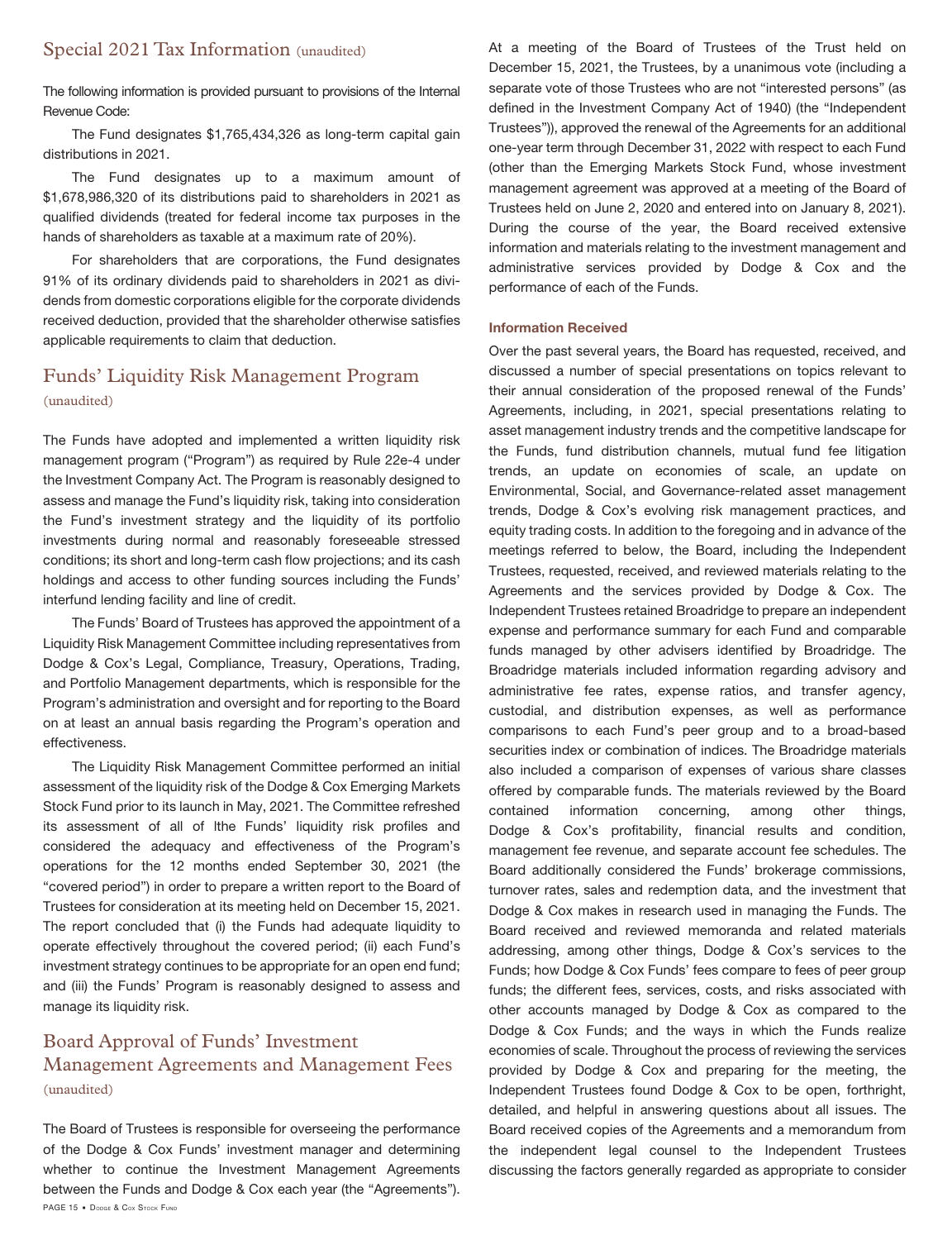in evaluating mutual fund management arrangements. The Trust's Contract Review Committee, consisting solely of Independent Trustees, met with its independent legal counsel on November 11, 2021 and again on December 15, 2021 to discuss whether to renew the Agreements. The Board, including the Independent Trustees, subsequently concluded that the existing Agreements are fair and reasonable and voted to approve the Agreements. In considering the Agreements, the Board, including the Independent Trustees, did not identify any single factor or particular information as all-important or controlling. In reaching the decision to approve the Agreements, the Board considered several factors, discussed below, to be key factors and reached the conclusions described herein.

#### **Nature, Quality, and Extent of the Service**

The Board considered that Dodge & Cox provides a range of services to the Funds in addition to portfolio management, including regulatory compliance, trading desks, proxy voting, transfer agent and custodian oversight, administration, regulatory agency filings, tax compliance and filings, web site, and anti-money laundering. The nature of services provided by Dodge & Cox has been documented in materials provided to the Board and in presentations made to the Board throughout the year. In particular, the Board considered the nature, quality, and extent of portfolio management, administrative, and shareholder services performed by Dodge & Cox. With regard to portfolio management services, the Board considered Dodge & Cox's consistency in investment approach and depth; the background and experience of the Dodge & Cox U.S. Equity Investment Committee, International Equity Investment Committee, Global Equity Investment Committee, U.S. Fixed Income Investment Committee, and Global Fixed Income Investment Committee, and research analysts responsible for managing the Funds; Dodge & Cox's methods for assessing the regulatory and investment climate in various jurisdictions; its overall level of attention to its core investment management function; and its commitment to the Funds and their shareholders. The Board reviewed information from Dodge & Cox describing conflicts of interest between the Funds and Dodge & Cox or its other clients, and how Dodge & Cox addresses those conflicts. The Board also noted that Dodge & Cox is an investment researchoriented firm with no other business endeavors to distract management's attention from its research efforts, that its investment professionals adhere to a consistent investment approach across the Funds, and that it employs a deliberate, thoughtful approach with respect to the development of new products. The Board further considered the "Gold" analyst rating awarded by Morningstar to all of the Funds (other than the Balanced Fund, which has a "Bronze" rating, and the Emerging Markets Stock Fund, which is too new to be rated). The Board concluded that it was satisfied with the nature, extent, and quality of investment management and other services provided to the Funds by Dodge & Cox.

#### **Investment Performance**

The Board reviewed each Fund's recent and long-term investment performance (including periods of outperformance and underperformance), as compared to relevant indices and the performance of such Fund's peer group and broader Morningstar category. In assessing the performance of the Funds, the Board considered the Funds' relative outperformance over the past year. The Board also reviewed the Funds' investment returns over various periods and concluded that the volatility and underperformance of certain Funds during certain recent periods was consistent with Dodge & Cox's long-term approach and active investment style. The Board compared the short- and long-term investment performance of the equity funds to both their primary performance benchmarks as well as value-oriented indices, in recognition of the significant performance divergence between value and growth stocks that has persisted for much of the last several years. The Board considered that the recent outperformance as well as the previous underperformance of certain Funds are both the result of a valueoriented investment management process that emphasizes a longterm investment horizon, independent research, a team approach, price discipline, low cost, and low portfolio turnover. The Board concluded that Dodge & Cox has delivered long-term performance for Fund investors consistent with the long-term investment strategies being pursued by the Funds.

#### **Costs and Ancillary Benefits**

Costs of Services to Funds: Fees and Expenses The Board considered each Fund's management fee rate and net expense ratio relative to (1) a broad category of other mutual funds with similar portfolio characteristics and share class and expense structures and (2) a smaller group of peers selected by Broadridge based on investment style, share class characteristics, and asset levels. The Board also considered the management fees charged by Dodge & Cox to other clients. In particular, the Board noted that the management fee rate paid by each Fund compares favorably to its broad category and is competitive within the Fund's peer group. The Board also evaluated the operating structures of the Funds and Dodge & Cox, noting that the Funds do not charge front-end sales commissions or distribution fees, and Dodge & Cox bears, among other things, the cost of most third-party research, reimbursement for shareholder recordkeeping and administrative costs to third-party retirement plan administrators, and administrative and office overhead. The Board noted that the Broadridge report shows that the net expense ratio of every Fund (taking into account, in the case of the Global Bond Fund, voluntary expense reimbursements by Dodge & Cox) is in the least expensive quartile compared to its broad Morningstar category and four of the six Funds are in the least expensive quartile of their respective Broadridge peer groups (with the Balanced Fund and the Income in the second-lowest quartile of their peer groups). The Board noted the Funds' unusual single-shareclass structure and reviewed Broadridge data (including assetweighted average expense ratios) showing that most of the peer group funds offer several different classes of shares, with different expense ratios, to different categories of investors, and that the Broadridge expense comparisons described above generally compare the net expense ratio of each Dodge & Cox Fund's single share class to one of the least expensive share classes of the peer fund, even though those share classes are often not available to retail investors. On an asset-weighted basis, each Fund, other than the Income Fund, ranks in the least expensive quartile of its Broadridge peer group (taking into account, in the case of the Global Bond Fund, voluntary expense reimbursements by Dodge & Cox). The Income Fund has the lowest weighted average expenses of the funds in the second least expensive quartile of its peer group. The Board noted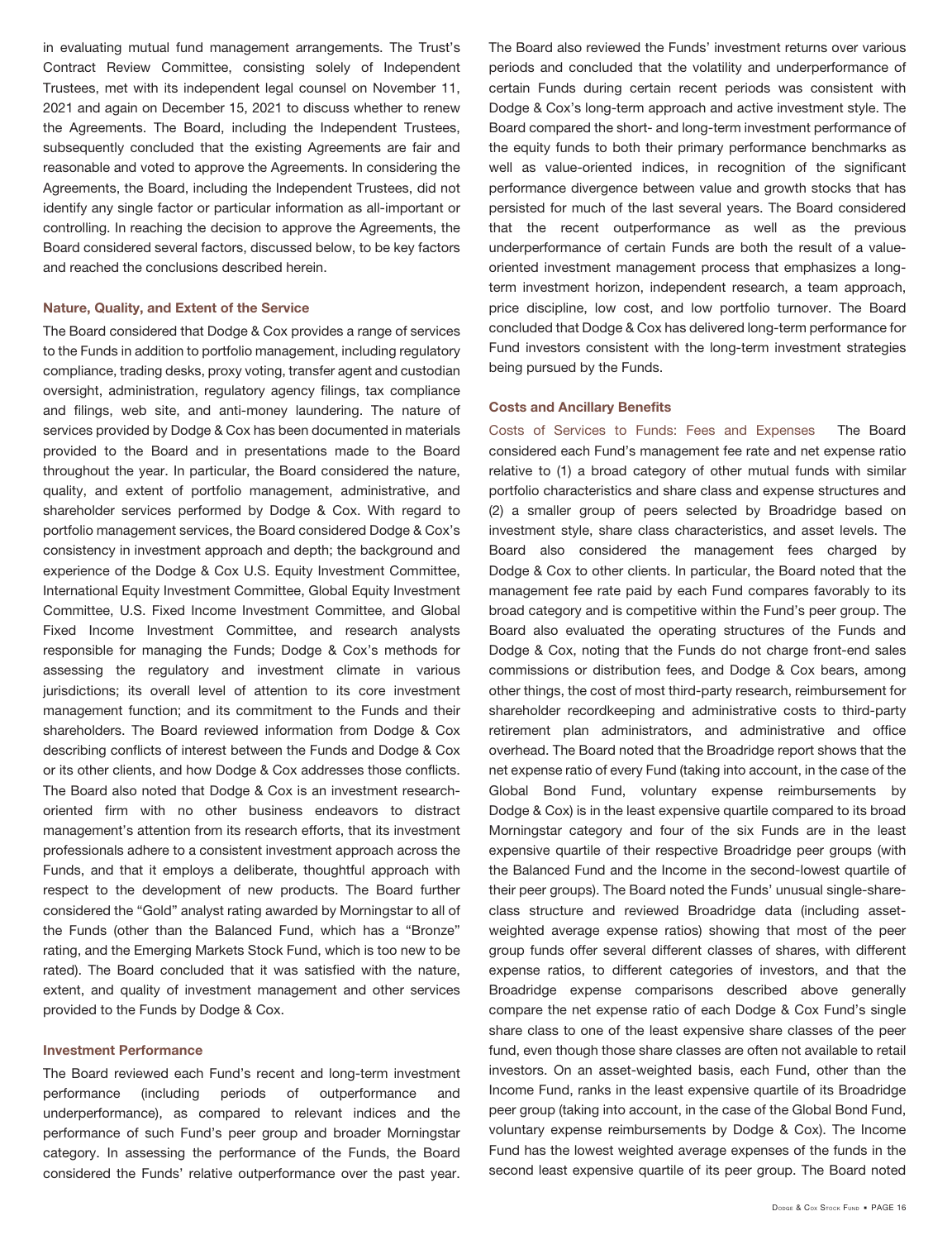that the Funds provide access for small investors to quality investment management at a relatively low cost.

The Board also considered that the Funds are priced to scale, i.e., management fee rates begin at relatively low levels. Even without breakpoints, the Funds' management fee rates are lower than those of many peer funds whose fee schedules include breakpoints. With respect to non-U.S. funds sponsored and managed by Dodge & Cox that are comparable to the Funds in many respects, the Board noted that the fee rates charged by Dodge & Cox are the same as or higher than the fee rates charged to the Funds. The Board reviewed information regarding the fee rates Dodge & Cox charges to subadvised funds and separate accounts that have investment programs similar to those of the Funds, including instances where sub-advised funds or separate account fees are lower than Fund fees. The Board considered the differences in the nature and scope of services Dodge & Cox provides to the Funds as compared to other client accounts, as well as material differences in regulatory, litigation, and other risks as between the Dodge & Cox Funds and other types of clients. The Board noted that different markets exist for mutual fund, sub-advisory, and institutional separate account management services and that a comparison of Fund fee rates and sub-advised and separate account fee rates must consider the fact that subadvised and separate account clients bear additional costs and responsibilities that are included in the cost of a Fund. After consideration of these matters, the Board concluded that the overall costs incurred by the Funds for the services they receive (including the management fee paid to Dodge & Cox) are reasonable and that the fees are acceptable based upon the qualifications, experience, reputation, and performance of Dodge & Cox and the low overall expense ratios of the Funds.

Profitability and Costs of Services to Dodge & Cox; Fall-out Benefits The Board reviewed reports of Dodge & Cox's financial position, profitability, and estimated overall value and considered Dodge & Cox's overall profitability within its context as a private, employee-owned S-Corporation and relative to the scope and quality of the services provided. The Board noted in particular that Dodge & Cox's profits are not generated by high fee rates, but reflect a focused business approach toward investment management. The Board recognized the importance of Dodge & Cox's profitability—which is derived solely from management fees and does not include other business ventures—to maintain its independence, stability, company culture and ethics, and management continuity. The Board also considered that the compensation/profit structure at Dodge & Cox includes a return on shareholder employees' investment in the firm, which is vital for remaining independent and facilitating retention of management and investment professionals. The Board also considered that Dodge & Cox has in the past closed some of the Funds to new investors to proactively manage growth in those Funds. While these actions are intended to benefit existing Fund shareholders, the effect is to reduce potential revenues to Dodge & Cox from new shareholders. The Board also considered potential "fall-out" benefits (including the receipt of research from unaffiliated brokers and reputational benefits to non-U.S. funds sponsored and managed by Dodge & Cox) that Dodge & Cox might receive as a result of its association with the Funds and determined that they are acceptable. The Board also noted that Dodge & Cox continues to invest in its business to provide enhanced services,

systems, and research capabilities, all of which benefit the Funds. The Board concluded that Dodge & Cox's profitability is the keystone of its independence, stability, and long-term investment performance.

The Board considered whether there have been economies of scale with respect to the management of each Fund, whether the Funds have appropriately benefited from any economies of scale, and whether the management fee rate is reasonable in relation to the level of Fund assets and any economies of scale that may exist. In the Board's view, any consideration of economies of scale must take account of the Funds' low fee and expense structure and the fact that Dodge & Cox builds economies of scale into the Funds' fee structures by charging low fees from a fund's inception and keeping overall expenses down as a Fund grows, as compared to other fund complexes that employ fee "breakpoints" only after a fund reaches a certain scale. An assessment of economies of scale must also take into account that Dodge & Cox invests time and resources in each new Fund for months (and sometimes years) prior to launch; in addition, in a Fund's early periods of operations, expenses are capped, which means that Dodge & Cox subsidizes the operations of a new Fund for a period of time until it reaches scale. The Board also observed that, while total Fund assets have grown over the long term, this growth has not been continuous or evenly distributed across all of the Funds (and indeed that certain Funds have experienced net outflows over the past several years). In addition, the Board noted that Dodge & Cox has shared the benefits of scale with the Funds by adding services to the Funds over time, and that Dodge & Cox's internal costs of providing investment management, technology, administrative, legal, and compliance services to the Funds continue to increase. For example, Dodge & Cox has continued to increase its global research staff and investment resources over the years to add new capabilities for the benefit of Fund shareholders and to address the increased complexity of investing globally. In addition, Dodge & Cox has made expenditures in other staff, technology, and infrastructure to enable it to integrate credit and equity analyses, incorporate additional quantitative and macroeconomic analyses into its processes, and implement its strategy in a more effective manner. Over the last ten years, Dodge & Cox has increased its spending on research, investment management, client servicing, legal and compliance support, investment operations capabilities, cybersecurity, technology infrastructure, third-party research, data services, and computer systems for trading, operations, compliance, accounting, and communications at a rate that has outpaced the Funds' growth rate during the same period. The Board also observed that, even without fee breakpoints, the Funds are competitively priced in a competitive market and that having a low fee from inception provides shareholders with the benefits of scale even while a Fund remains relatively small. The Board also noted that there are certain diseconomies of scale associated with managing large funds, insofar as certain of the costs and risks associated with portfolio management increase disproportionately as assets grow.

## **Conclusion**

Based on their evaluation of all material factors and assisted by the advice of independent legal counsel to the Independent Trustees, the Board, including the Independent Trustees, concluded that the management fee structure was fair and reasonable, that each Fund was paying a competitive fee for the services provided, that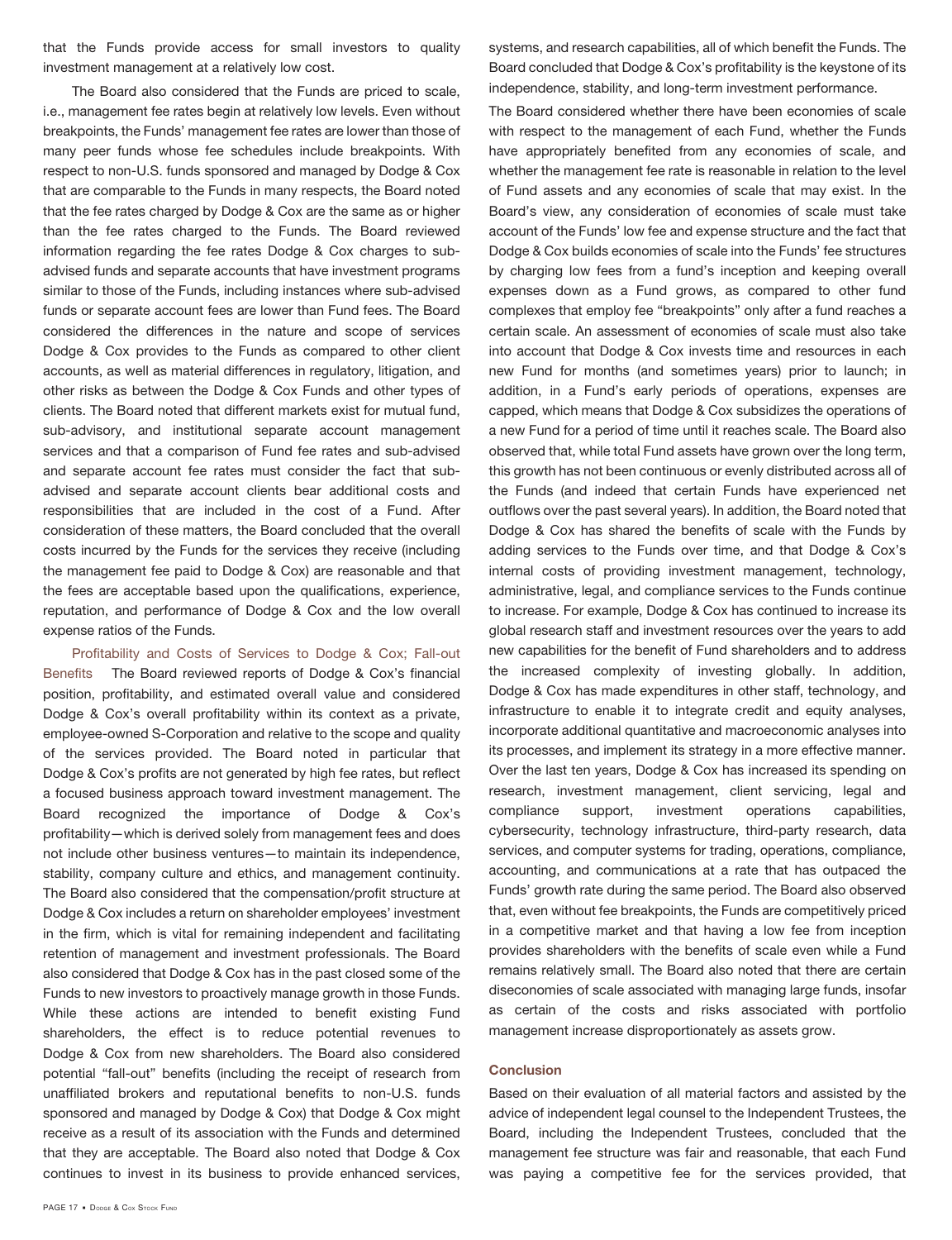Dodge & Cox's services have provided value for Fund shareholders over the long term, and that approval of the Agreements was in the best interests of each Fund and its shareholders.

## Fund Holdings

The Fund provides a complete list of its holdings on a quarterly basis by filing the lists with the SEC on Form N-CSR (as of the end of the second and fourth quarters) and on Part F of Form N-PORT (as of the end of the first and third quarters). Shareholders may view the Fund's Forms N-CSR and Part F of N-PORT on the SEC's website at sec.gov. A list of the Fund's quarter-end holdings is also available at dodgeandcox.com on or about the 15th day following each quarter end and remains available on the website until the list is updated for the subsequent quarter.

## Proxy Voting

For a free copy of the Fund's proxy voting policies and procedures, please call 800-621-3979, visit the Fund's website at dodgeandcox.com, or visit the SEC's website at sec.gov. Information regarding how the Fund voted proxies relating to portfolio securities during the most recent 12-month period ended June 30 is also available at dodgeandcox.com or shareholders may view the Fund's Form N-PX at sec.gov.

## Household Mailings

The Fund routinely mails shareholder reports and summary prospectuses to shareholders and, on occasion, proxy statements. In order to reduce the volume of mail, when possible, only one copy of these documents will be sent to shareholders who are part of the same family and share the same residential address.

If you have a direct account with the Funds and you do not want the mailing of shareholder reports and summary prospectuses combined with other members in your household, contact the Funds at 800-621-3979. Your request will be implemented within 30 days.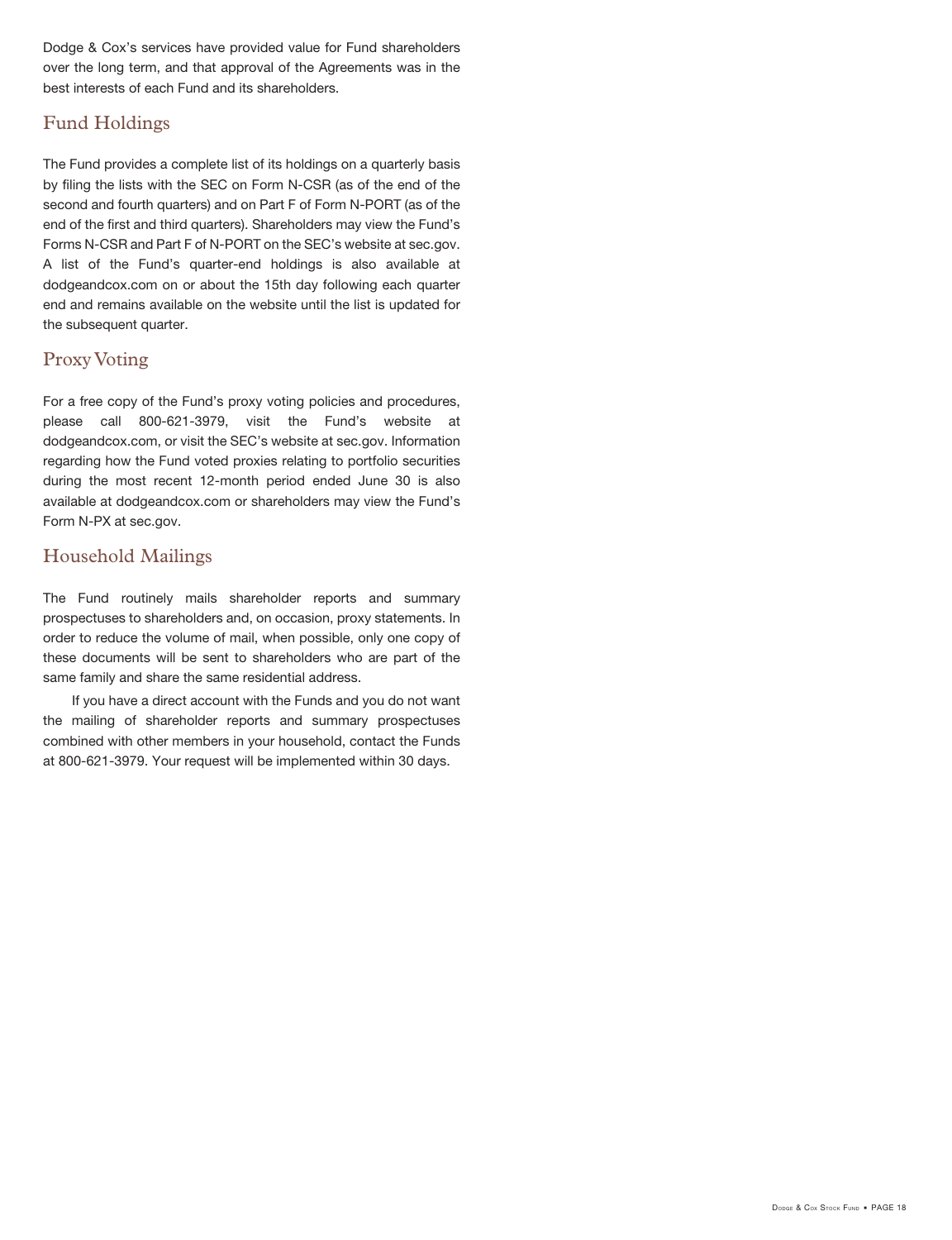## Dodge & Cox Funds — Executive Officer & Trustee Information

| Name (Age) and<br>Address*                        | <b>Position with Trust</b><br>(Year of Election or<br>Appointment) | Principal Occupation During Past Five Years and Other Relevant<br><b>Experience</b>                                                                                                                                                                                                                                                                                                                           | <b>Other Directorships of Public Companies Held</b><br>by Trustees                                                                                                                                                                                                                                               |
|---------------------------------------------------|--------------------------------------------------------------------|---------------------------------------------------------------------------------------------------------------------------------------------------------------------------------------------------------------------------------------------------------------------------------------------------------------------------------------------------------------------------------------------------------------|------------------------------------------------------------------------------------------------------------------------------------------------------------------------------------------------------------------------------------------------------------------------------------------------------------------|
| <b>Interested Trustees and Executive Officers</b> |                                                                    |                                                                                                                                                                                                                                                                                                                                                                                                               |                                                                                                                                                                                                                                                                                                                  |
| <b>Charles F. Pohl</b><br>(63)                    | <b>Chairman and Trustee</b><br>(since 2014)                        | Chairman and Director of Dodge & Cox; Chief Investment<br>Officer (until January 2022) and member of U.S. Equity<br>Investment Committee (USEIC) and Emerging Markets Equity<br>Investment Committee (EMEIC), Global Equity Investment<br>Committee (GEIC) (until 2021), International Equity Investment<br>Committee (IEIC) (until 2021) and U.S. Fixed Income<br>Investment Committee (USFIIC) (until 2019) |                                                                                                                                                                                                                                                                                                                  |
| Dana M. Emery<br>(60)                             | President<br>(since 2014) and<br>Trustee (since 1993)              | Chief Executive Officer, President, and Director of<br>Dodge & Cox; member of U.S. Fixed Income Investment<br>Committee (USFIIC) and Global Fixed Income Investment<br>Committee (GFIIC)                                                                                                                                                                                                                      |                                                                                                                                                                                                                                                                                                                  |
| Diana S. Strandberg<br>(62)                       | Senior Vice President<br>(since 2006)                              | Senior Vice President and Director of Dodge & Cox; Director<br>of International Equity and member of GEIC, IEIC, EMEIC,<br>USEIC (until (until 2020), GFIIC (until 2018)                                                                                                                                                                                                                                      | $\overline{\phantom{0}}$                                                                                                                                                                                                                                                                                         |
| Roberta R.W. Kameda<br>(61)                       | Chief Legal Officer<br>(since 2019) and<br>Secretary (since 2017)  | Vice President, General Counsel, and Secretary (since 2017)<br>of Dodge & Cox                                                                                                                                                                                                                                                                                                                                 |                                                                                                                                                                                                                                                                                                                  |
| <b>Shelly Chu</b><br>(48)                         | Treasurer<br>(since 2021)                                          | Vice President (since 2020) and Financial Oversight and<br>Control Analyst (since 2017) of Dodge & Cox; Head of Fund<br>Administration at RS Investments (2014-2016); Treasurer of<br>RS Funds (2014-2016); Chief Financial Officer of RS Funds<br>Distributor, LLC (2014-2016)                                                                                                                               |                                                                                                                                                                                                                                                                                                                  |
| <b>Katherine M. Primas</b><br>(47)                | <b>Chief Compliance</b><br>Officer (since 2010)                    | Vice President and Chief Compliance Officer of Dodge & Cox                                                                                                                                                                                                                                                                                                                                                    |                                                                                                                                                                                                                                                                                                                  |
| <b>Independent Trustees</b>                       |                                                                    |                                                                                                                                                                                                                                                                                                                                                                                                               |                                                                                                                                                                                                                                                                                                                  |
| Caroline M. Hoxby<br>(55)                         | Trustee<br>(since 2017)                                            | Professor of Economics, Stanford University; Director of the<br>Economics of Education Program, National Bureau of<br>Economic Research; Senior Fellow, Hoover Institution and<br>Stanford Institute for Economic Policy Research                                                                                                                                                                             |                                                                                                                                                                                                                                                                                                                  |
| <b>Thomas A. Larsen</b><br>(72)                   | <b>Trustee</b><br>(since 2002)                                     | Senior Counsel of Arnold & Porter (law firm) (2013-2018);<br>Partner of Arnold & Porter (until 2012); Director of Howard,<br>Rice, Nemerovski, Canady, Falk & Rabkin (1977-2011)                                                                                                                                                                                                                              |                                                                                                                                                                                                                                                                                                                  |
| <b>Ann Mather</b><br>(61)                         | Trustee<br>(since 2011)                                            | CFO, Pixar Animation Studios (1999-2004)                                                                                                                                                                                                                                                                                                                                                                      | Director, Alphabet Inc. (internet<br>information services) (since 2005);<br>Director, Netflix, Inc. (internet television)<br>(since 2010); Director, Arista Networks<br>(cloud networking) (since 2013);<br>Director, Blend (software<br>company) (since 2019), Director,<br>Bumble (online dating) (since 2020) |
| <b>Robert B. Morris III</b><br>(69)               | Trustee<br>(since 2011)                                            | Advisory Director, The Presidio Group (2005-2016); Partner<br>and Managing Director-Global Investment Research at<br>Goldman Sachs (until 2001)                                                                                                                                                                                                                                                               |                                                                                                                                                                                                                                                                                                                  |
| Gabriela Franco<br>Parcella (53)                  | Trustee<br>(since 2020)                                            | President (since 2020) and Executive Managing Director of<br>Merlone Geier Partners (2018-2019); Chairman, President,<br>and CEO, Mellon Capital (2011 to 2017); COO, Mellon Capital<br>(1997 to 2011)                                                                                                                                                                                                        | Director, Terreno Realty Corporation<br>(since 2018)                                                                                                                                                                                                                                                             |
| <b>Gary Roughead</b><br>(70)                      | Trustee<br>(since 2013)                                            | Robert and Marion Oster Distinguished Military Fellow,<br>Hoover Institution (since 2012); Admiral, United States Navy<br>(Ret.); U.S. Navy Chief of Naval Operations (2007-2011)                                                                                                                                                                                                                             | Director, Northrop Grumman Corp.<br>(global security) (since 2012); Director,<br>Maersk Line, Limited (shipping and<br>transportation) (since 2016)                                                                                                                                                              |
| Mark E. Smith<br>(70)                             | Trustee<br>(since 2014)                                            | Executive Vice President, Managing Director-Fixed Income<br>at Loomis Sayles & Company, L.P. (2003-2011)                                                                                                                                                                                                                                                                                                      |                                                                                                                                                                                                                                                                                                                  |
| John B. Taylor<br>(75)                            | Trustee<br>(since 2005)<br>(and 1995-2001)                         | Professor of Economics, Stanford University (since 1984);<br>Senior Fellow, Hoover Institution (since 1996); Under<br>Secretary for International Affairs, United States Treasury<br>$(2001 - 2005)$                                                                                                                                                                                                          |                                                                                                                                                                                                                                                                                                                  |

\* The address for each Officer and Trustee is 555 California Street, 40th Floor, San Francisco, California 94104. Each Officer and Trustee oversees all seven series in the Dodge & Cox Funds complex and serves for an indefinite term.

Additional information about the Trust's Trustees and Officers is available in the Trust's Statement of Additional Information (SAI). You can get<br>a free copy of the SAI by visiting the Funds' website at dodgeandcox.com or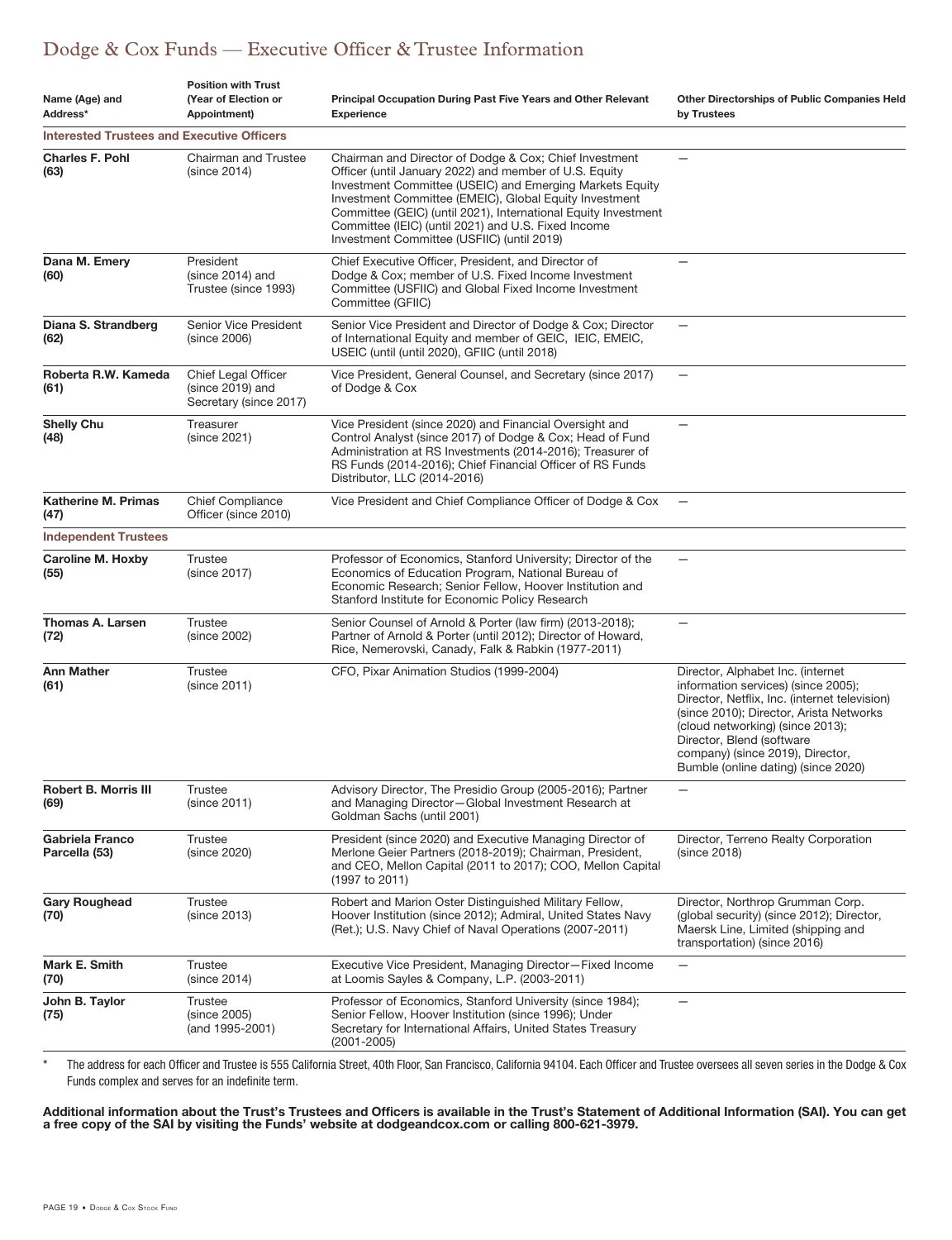This Page Intentionally Left Blank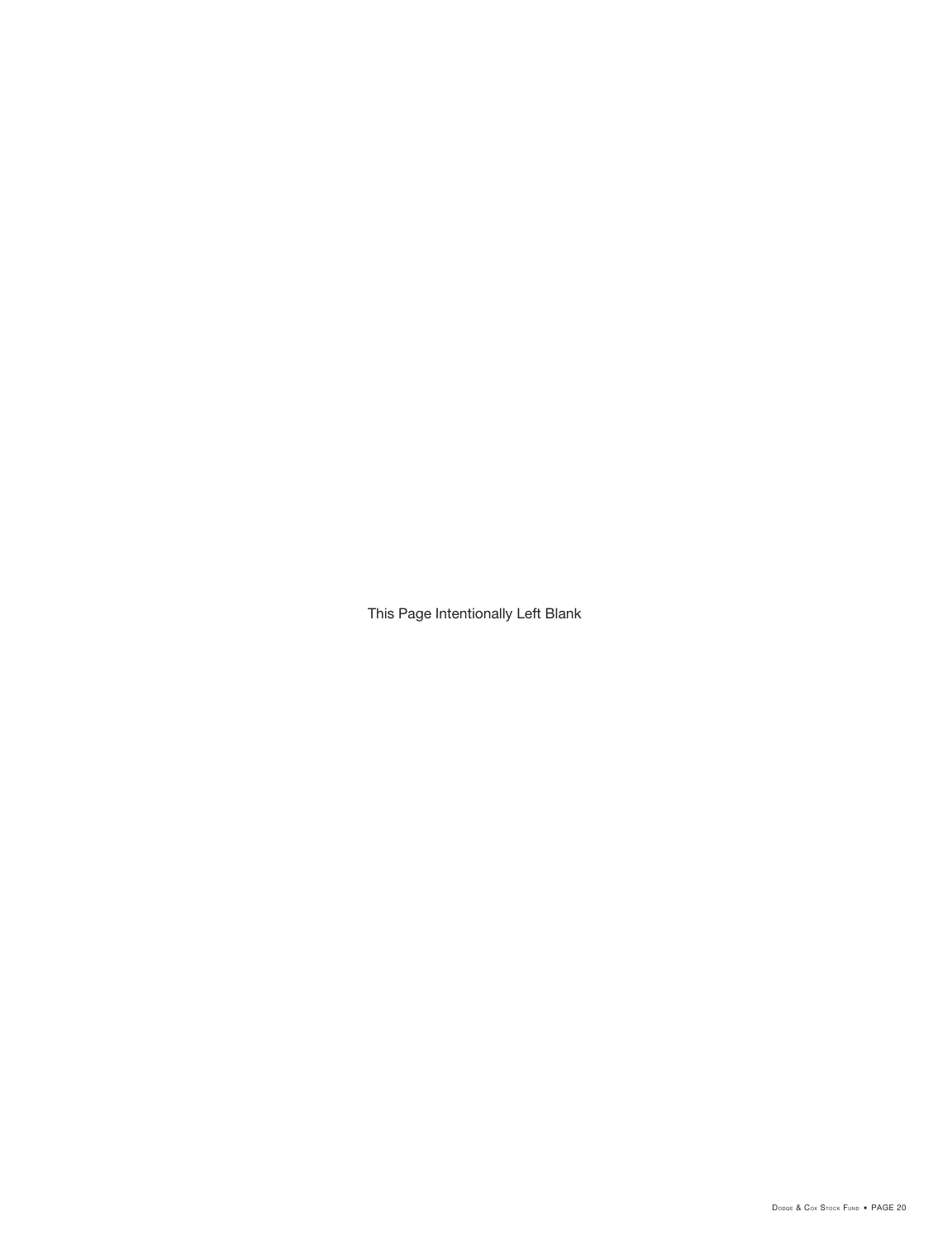This Page Intentionally Left Blank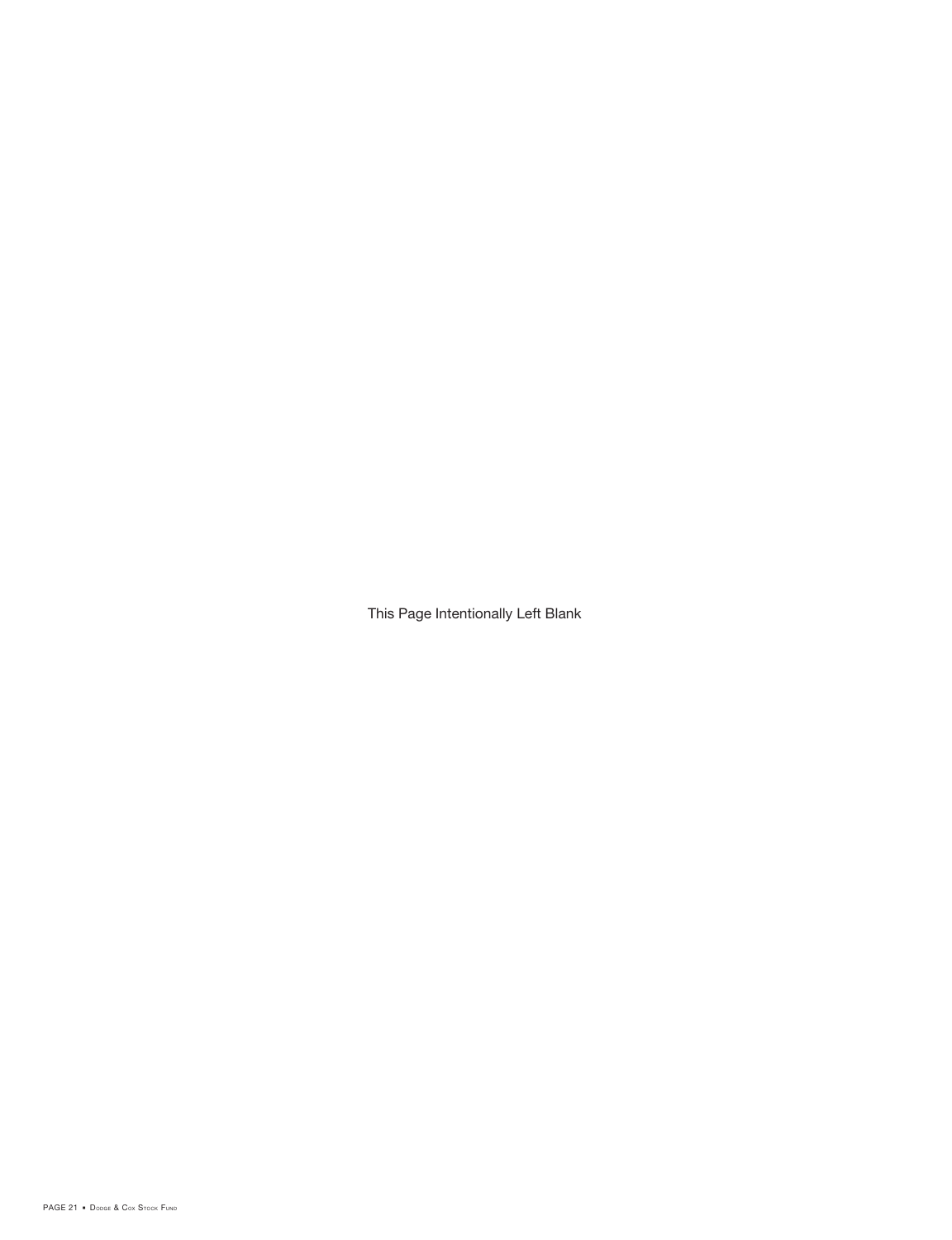This Page Intentionally Left Blank